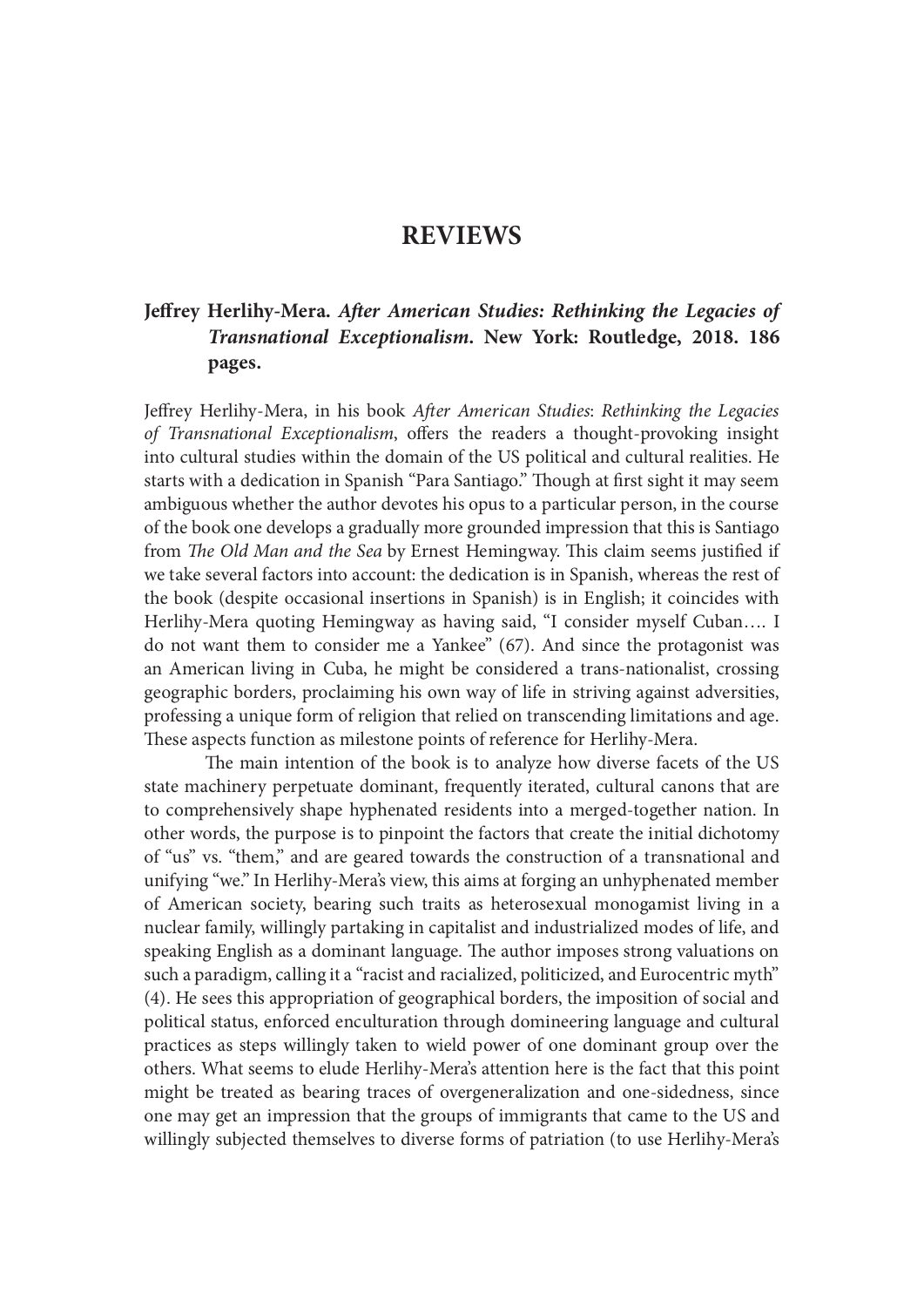term) were not taken into account. Though the author refers to patriation as "enforced enculturation," Samuel P. Huntington claims that immigrants "generally, wanted to be Americans" (188).

The unquestionable asset of this book is that it presents in a persuasive way a myriad of ways through which the US political and cultural machine tries to evoke patriation. A significant role in the process of patriation is played by public education. It is the sphere where individual identities are being shaped, thus when in the process of growing up one is exposed to the "officially" sanctioned language, myths, and traditions, supported with the authority of teachers and professors, one becomes susceptible to imposed, implicit and explicit operations. It is done in language and through language, which though not officially endorsed by the state, is English. What goes with it is the regulated celebration of festivities, commemoration of heroes and veneration of traditions that the hegemony of English brings along. It refers to social norms and regulations, such as authorized visa application procedures or visa waiver programs, or manifestations of public identification through frequent recitations of the most explicit act of civic belonging—the Pledge of Allegiance. It is also aptly done and strengthened through literary canons, whose function, among others, is to eradicate the hyphenation of diverse ethnic groups living in the US. What seems interesting here is the fact that sometimes non-English writers use a different paradigm for English than that of a dominant language, as noted by Herlihy-Mera; they let their protagonists use English as a language of prophesies of one's misfortunes and bad luck. If one juxtaposes this interpretation with that of English being a hegemonic language, one is tempted to think that it was not a coincidence that Herlihy-Mera chose English for his book.

Apart from the language, what is at play when it comes to binding diverse groups together, are the media and art. They both serve to perpetuate the collective myth of civil rights and strengthen unity among the groups, or weaken it, thus differentiating "us" from "them." They selectively show images that would substantiate the workings of the US political and cultural body, while at the same time eradicating or silencing those that would not fit in the pattern. In Herlihy-Mera's eyes, this form of "forced acculturation" is a manifestation of a sot form of violence imposed on minority groups by the majority.

Such a supposition must have inevitably led Jeffrey Herlihy-Mera to postulate the following: "It is time to unplug American (and other area) Studies from geographies, languages, citizenships, collectivities, cultures, and political molds, and their emancipations of already power" (150). He sees all the above mentioned aspects as confines imposed on the potential of one's full realization. If it is to come to fruition, one has to go beyond these limitations.

Herlihy-Mera believes that the category that still remains unscathed and thus may offer various tangible results of academic analysis, is the Age. Since it functions as a common denominator and a frequent reference point for diverse people, Herlihy-Mera claims that it could perform a similar function in cultural and American studies.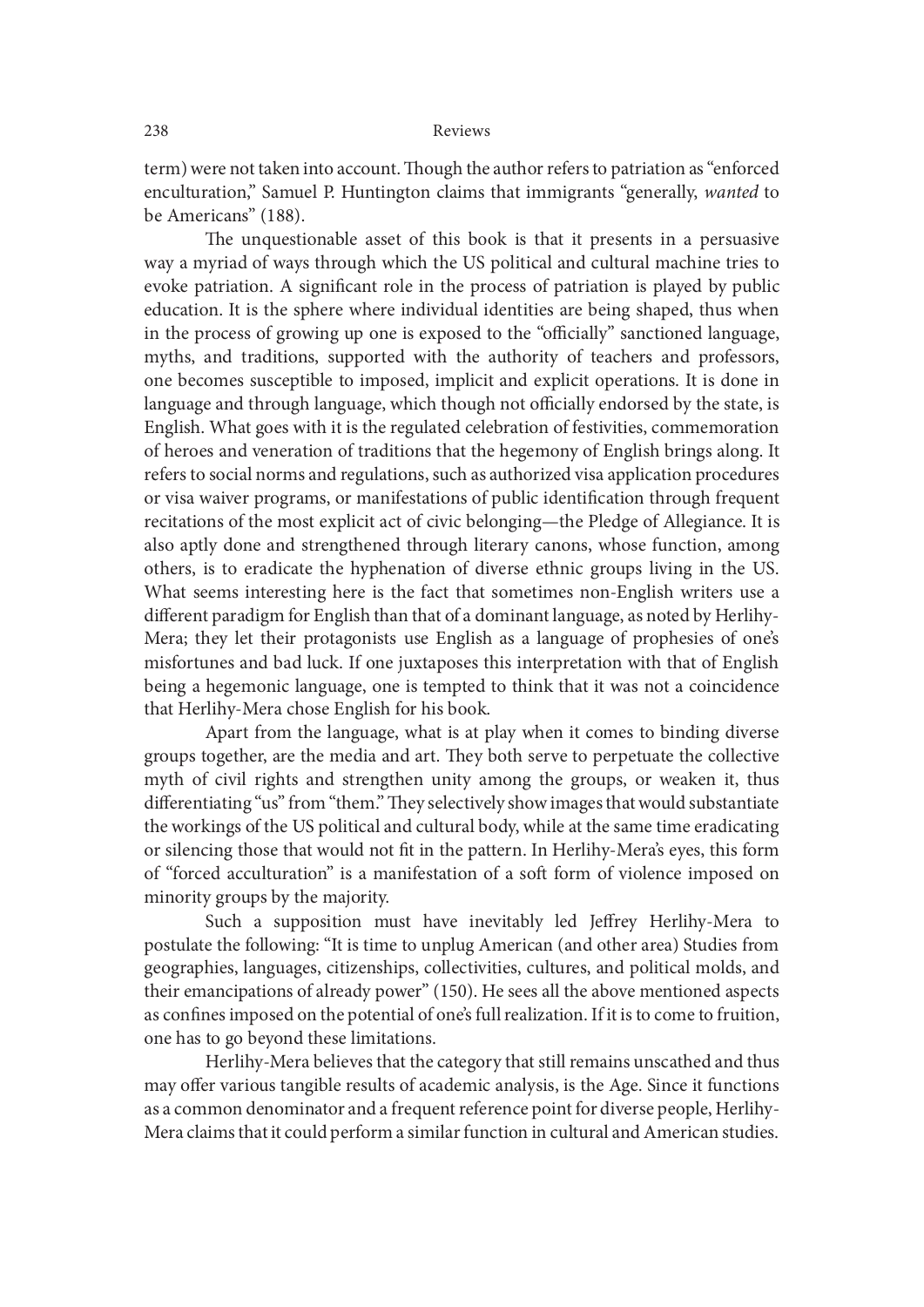Groups, consisting of individuals coming to the US, could utilize it as an opportunity to create common identity. At the current stage of social, political, and cultural praxis the author's postulation seems highly progressive and groundbreaking. It seems to echo John Lennon's appeal from his famous song "Imagine"—there is no countries, no possessions, no religions—the only thing one is left with is one's imagination. And as it was with Lennon, so it is with Herlihy-Mera: though the world does not seem to be ready for such brave pronouncements yet, the book is worth reading for its wide scope of analysis and daring propositions heading into the future.

## Work Cited

Huntington, Samuel P. Who Are We? America's Great Debate. London: Simon and Schuster, 2005. Print.

> Jacek Romaniuk University of Warsaw

# David Parrish. Jacobitism and Anti-Jacobitism in the British Atlantic World, 1688-1727. Woodbridge and Rochester: The Boydell Press, 2017. 189 pages.

When Paul Kleber Monod praised the input of multidisciplinary Jacobite Studies into our understanding of the political and cultural makeup of the British Isles between 1688 and the mid-eighteenth century, he also called for further inquiry into a host of unexplored Jacobite topics ("A Restoration?"). While his list of blank spots was territorially restricted to the British Isles and the Jacobite diaspora on the European continent, David Parrish identified one more major gap and filled it with his recently published study on Jacobitism and Anti-Jacobitism in the British Atlantic World. He worked under the premise that the period 1688-1727 (the escape of James II Stuart to France, the invitation and coronation of William and Mary, three Jacobite rebellions and the reign of the first Hanoverian monarch) was not only eventful and stormy in Britain, but equally so in the British colonies in America. The review of the historiography of British and diasporic Jacobitism leads Parrish to the observation that no prior attempt has been made at integrating the local in-depth insights and advances of Jacobite Studies into a more comprehensive study of the British Atlantic political culture of the period, with all its heterogeneity, dynamism and complexity. Parrish's work aims at filling the void by making use of the existing scholarship and complimenting it with new evidence and interpretation.

Consequently, he argues a twofold thesis: 1) that the divisions and conflicts in the Metropolis reverberated in British colonial America to an extent not yet fully recognized in the early Atlantic historiography, and 2) that the colonial engagement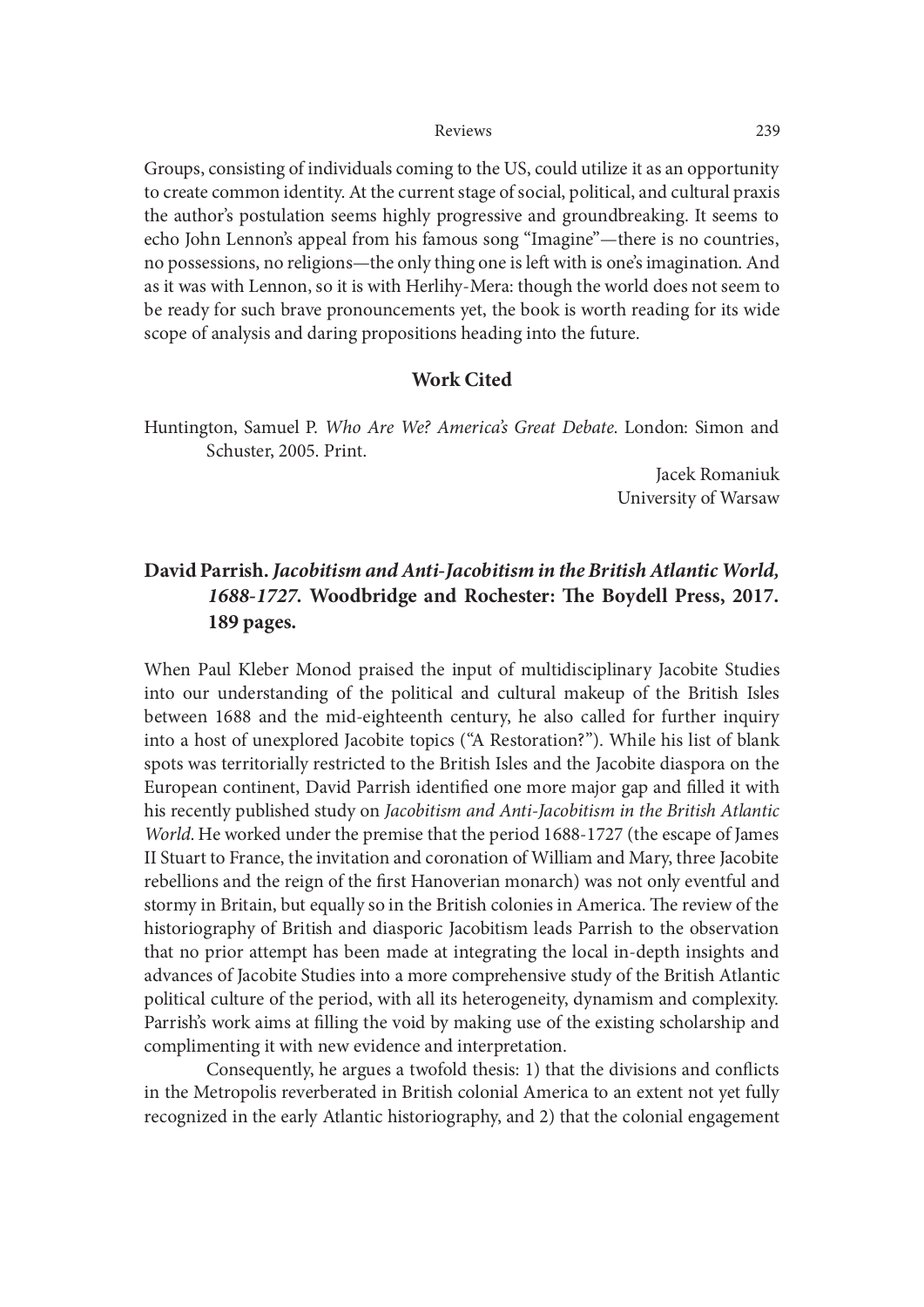in the Jacobite disputes somewhat paradoxically acted as an integrating factor of the British transatlantic culture of the time. Starting with the definition of Jacobitism formulated earlier by Monod as "a subcultural element of a larger English political culture" (1), he broadens it for his purpose into "an important element in an eighteenth-century British Atlantic culture" (2, emphasis added). Hence, Jacobitism and anti-Jacobitism function in the book not only as mere topics in a political history study but also, and more importantly, as instruments in the process of the cultural anglicisation of the British Atlantic.

 Parrish organized his argument along the triangular relationship of Jacobitism, ecclesiastical politics and party politics, all intricately interwoven and spanning the British Atlantic political and cultural world of the period. He further assumes the operation of two equations within the triangle: 1) Jacobite=Tory=High Church of England and 2) anti-Jacobitism=Whig=Low Church of England and dissenting churches. In both equations, the element foregrounded by the author as chie{y responsible for the {uctuations of power and in{uence in the British Atlantic empire was the increased partisanship within the English Parliament ater the Glorious Revolution of 1688 until about 1715, commonly known in historiography as the rage of party. The main axes of conflict were the Tories, opposing the violation of the Stuart divine right to the throne (Jacobitism), and the Whigs, supporting the Protestant succession (anti-Jacobitism). Mindful of the fact that crucial decisions concerning the American colonies were made by Parliament and its committees in London, Parrish traces the reiterations of the metropolitan party struggle in various parts of British colonial America.

The author divided the book into two parts. In Part I entitled "Context" he sensibly skips another detailed characterization of British party and ecclesiastical politics of the period, referring the reader to the existing vast scholarship. Instead, he deals with the transatlantic dynamics of actions and reactions, always meticulously highlighting the role of Jacobite and anti-Jacobite leanings in the maze of imperial politics. In the entire section, Parrish sticks to his triangular model, discussing each "arm" of the triangle in a separate chapter: party politics (Chapter 1), religious belief (Chapter 2), and the public sphere (Chapter 3). The section ends with a wellsupported conclusion that Jacobitism and anti-Jacobitism in the British Empire at the turn of the seventeenth and eighteenth centuries were hardly stabilizing factors. On the contrary, they served to perpetrate local conflicts in what was already "a patchwork of diverse religious, political, ethnic and economic cultures" (13) in the British Isles and the colonies alike.

 Part II consists of three separate well-evidenced case studies, each an in-depth analysis of a different example of the trans-Atlantic power game organized around the Jacobite and anti-Jacobite controversy. Each case comes from a different mainland colonial territory: the South, mid-Atlantic and New England. While all are valuable and interesting for different reasons, probably the best read is Chapter 5 devoted to the stormy tenure of Robert Hunter as governor of New York and New Jersey in 1710-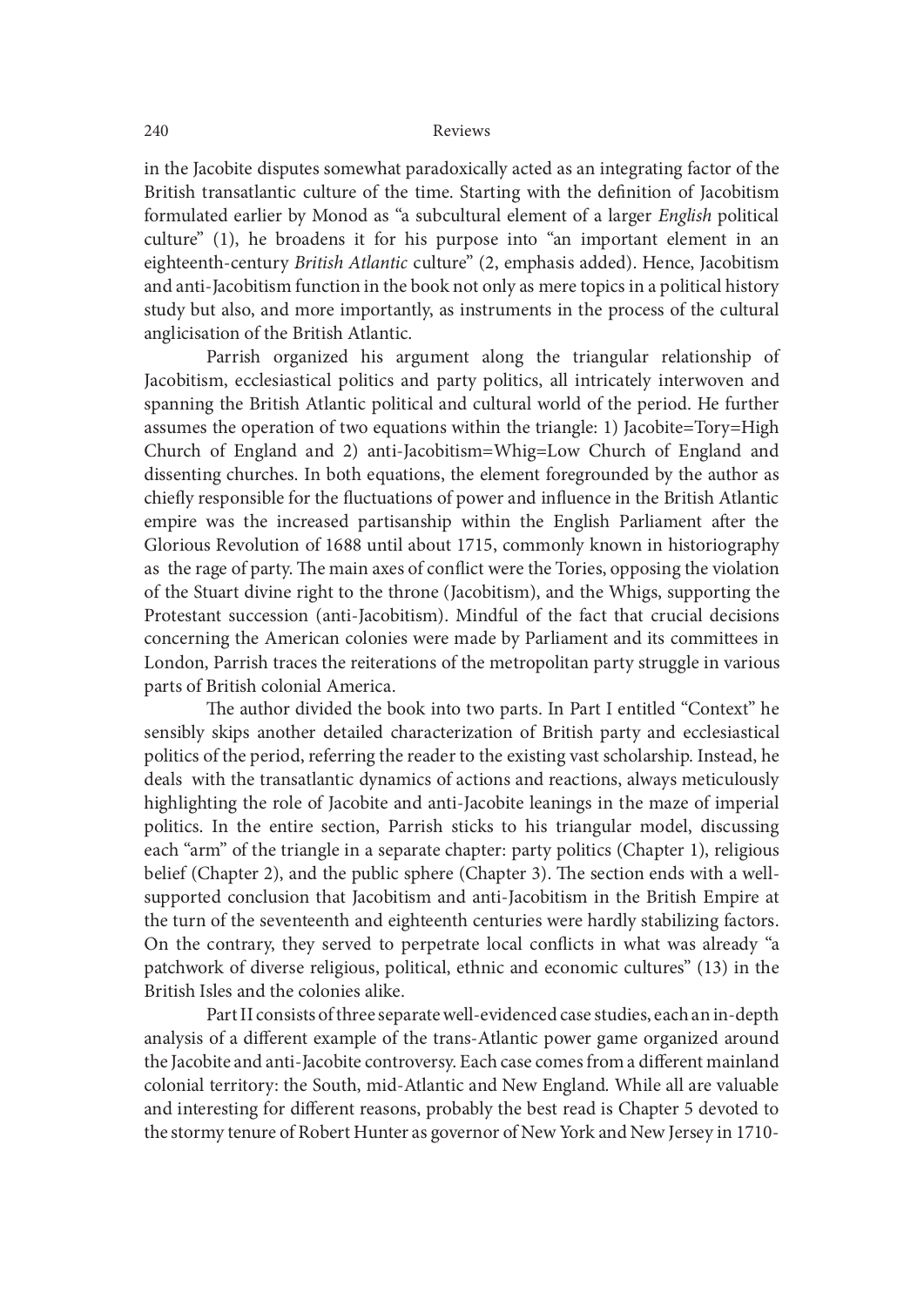19. Hunter's dramatic story of balancing the High Church Tory pressures with the resentment of local dissenting church communities, the party alterations in London with the religious and political networks in his colonial Assemblies, and his own political instincts with the ambitions of some activists, functions like a lens through which one can appreciate the web of interests behind the Jacobite/anti-Jacobite contention. All that plus Hunter's skill to build and maintain a network of in{uential adherents in England, as well as to use the available PR tools to deprecate his political antagonists, make his case perfect material for a historical political thriller.

 Each case study is in fact a self-contained essay with its own contextual introduction and conclusions. It makes them more useful for selective study outside the context of the entire book for various purposes, for instance in teaching or in narrow research projects in regional colonial history. A less fortunate outcome of this structural decision is a somewhat tedious repetition in each case of the assumptions of the book laid out in the "Introduction" and partial duplication of the conclusions formulated in the contextual Chapters 1-3. However, one can understand the dilemma of a researcher trying to present ample archival evidence without compromising the lucidity of argumentation but at the same time not prepared to shelve the gem cases he dug out and reconstructed with professional finesse. If this was indeed the author's problem, then the two-part structure seems a good way round it, even at the cost of some redundancy.

 Another important achievement of David Parrish is the adoption of the cultural history approach. He shows political, religious and communicative developments never losing sight of their interrelatedness in the best anthropological style of Geertzian "thick description" (Geertz 3-30). His methodological awareness is particularly evident in Chapter 3 devoted to the circulation of the Jacobean and anti-Jacobean discourses via institutional, extra-institutional, print and oral communication channels of the time. When analyzing stories relating to Jacobitism regularly printed in colonial newspapers, he comes close to the methodological postulate of Peter Mandler that "a cultural historian must have a mental map of the entire field of representation in which their texts sit and must have ways of communicating this map to the reader" (97). Parrish maps his field carefully by discussing the topicalisation of Jacobitism in colonial papers, news reprints from English newspapers next to reports on local Jacobitism and printing relevant letters from the readers. He draws examples of Jacobite content from pamphlets, religious sermons and almanachs and identifies Jacobite ideas encoded in fictional and symbolic forms.

 Ater reading this deeply researched and tightly argued book, one may have a momentary impression that Jacobitism and its opposite were the decisive factors in the development of an eighteenth-century British Atlantic culture. Of course, Parrish never claims that much, yet does his best to demonstrate "their contemporary relevance in a wider geographical context than has previously been known" (4). The effect of his work is an excellent book that can be recommended to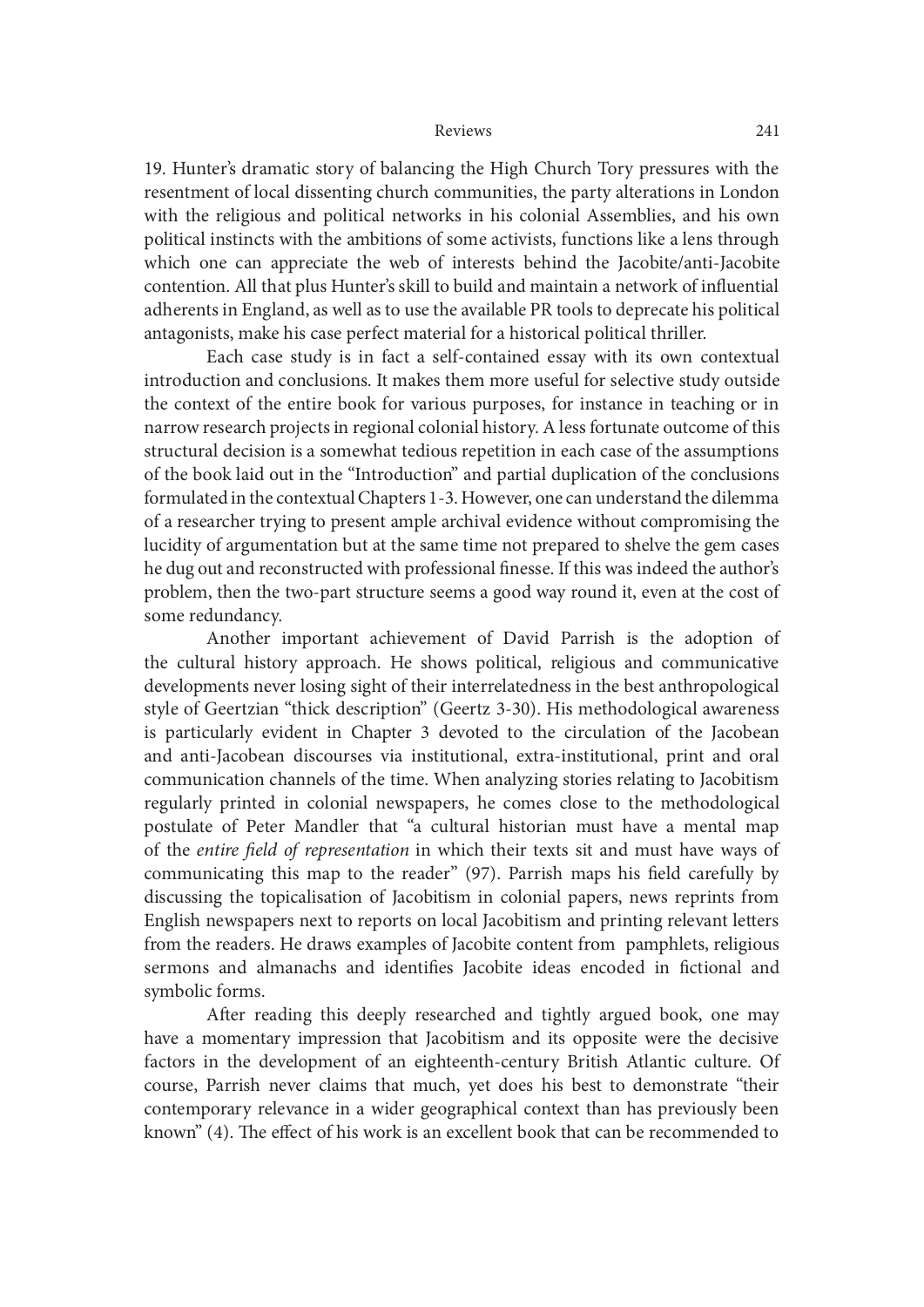anyone interested in the cultural processes of Britain's emerging American empire. Apart from breaking new grounds in Jacobite Studies, the book is likely to inspire a wide range of scholars in multiple fields of eighteenth-century American history: general and local, religious, intellectual, literary, media and communication and even biography. It is unlikely to gather dust on library shelves in near future.

## Works Cited

Geertz, Clifford. "Thick Description." Interpretation of Cultures. New York: Basic Books, 1973. 3-30. Print.

Mandler, Peter. "The Problem with Cultural History." Cultural and Social History 1.1 (2004): 94-117. Print.

Monod, Paul Kleber. "A Restoration? 25 years of Jacobite Studies." Literature Compass 10.4 (2013): 311-330. Print.

> Irmina Wawrzyczek Maria Curie-Skłodowska University, Lublin

## Susan Farrell. Imagining Home: American War Fiction from Hemingway to 9/11. Rochester, New York: Camden House, 2017. 223 pages.

In Imagining Home: American War Fiction from Hemingway to 9/11 Susan Farrell aims to trace certain patterns of continuity in American war literature published between 1926 and 2007. The scholar argues that issues of war and gender have not been sufficiently addressed in the analyses of the selected iconic American writers' works. Consequently, she attempts to show "how ideas of home and the domestic specifically enter into canonical American war fiction from Hemingway up to the post-9/11 period" (8). The author, a professor of English at the College of Charleston, focuses in her research on American war literature, and has recently published critical companions to Kurt Vonnegut's and Tim O'Brien's life and work. She is also a founding member of the international Kurt Vonnegut Society. Imagining Home is composed of four chapters; the first three are dedicated to the works of Ernest Hemingway, Kurt Vonnegut, and Tim O'Brien, respectively, while the last one focuses on post-9/11 novels. It is true that much has been written about American First World War literature (beginning with Stanley Cooperman's now classic World War I and the American Novel), as well as post-Vietnam fiction and post-9/11 literature, and many separate studies have been dedicated to Hemingway, Vonnegut, and O'Brien. However, this is the first book that attempts to synthesize the American twentieth-century literary war tradition, paying special attention to gender and the verbalization of war trauma. Such a framework necessitates a selective approach and generates certain omissions, yet the author's argumentation is clear, logical, and consistent.

According to Farrell, the writers under consideration undermine gender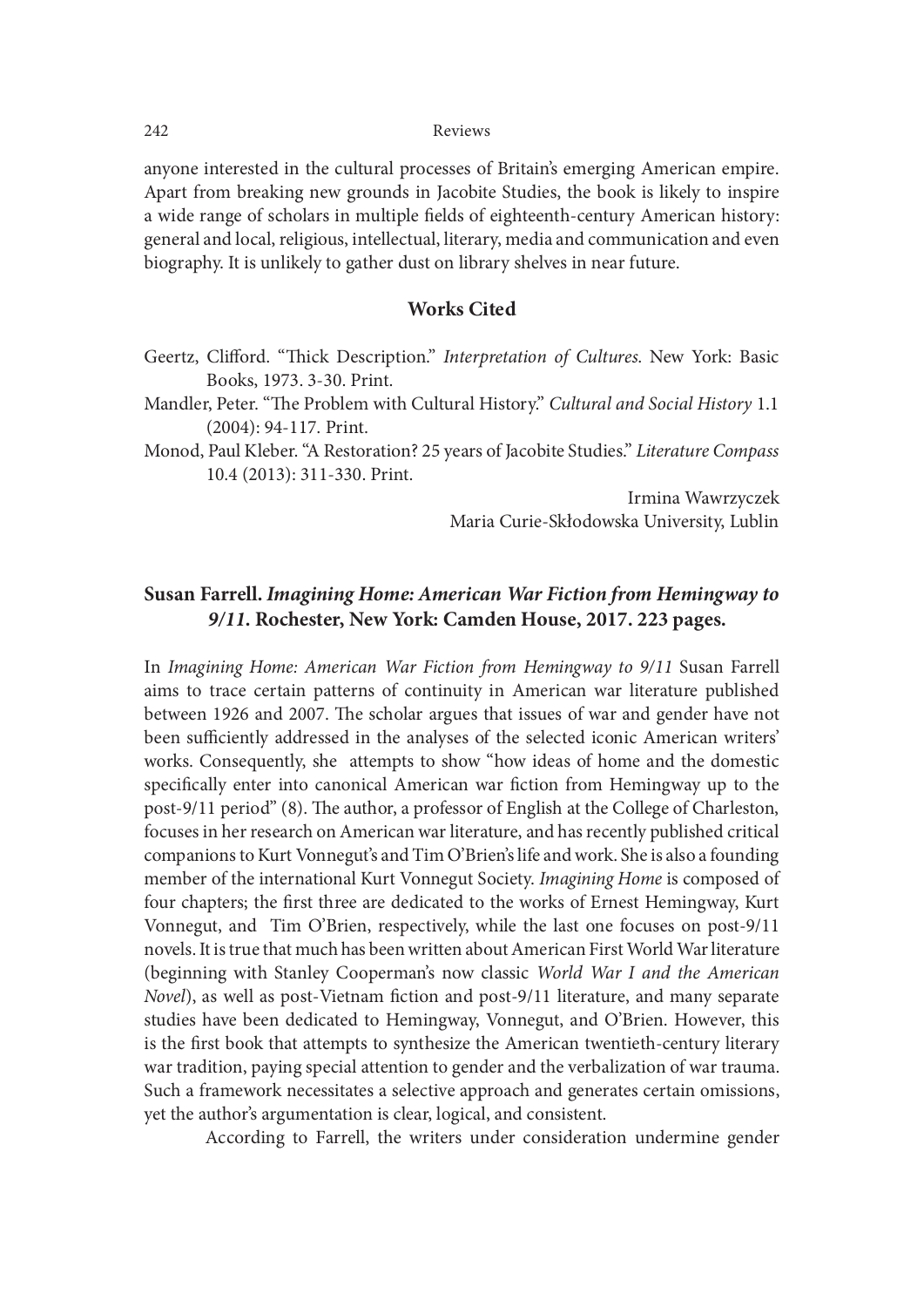stereotypes, and thus blur the cliché borderline between war front and home front. As Susan Grayzel reminds us, the term home front began to be widely used during the First World War to separate the domestic sphere, associated with women, from the war zone, the core of masculine experience. Although this dichotomy is not novel, the 1914-1918 conflict "involved civilians in a way not found in any previous modern European war," therefore the idea of separate fronts was to protect the status quo and maintain social order at a moment of particularly threatening upheaval (Grayzel 11). Such a rigid distinction between the private and the public has also determined who has the right to be traumatized by war, and to tell the ensuing stories of horror. The denial of the actual interdependence of the two fronts has characterized discourses about later wars as well. By contrast, Farrell aims to demonstrate that the American writers under consideration have questioned the normative gender categories that posit women as wives/mothers, awaiting the return of the soldier at home, and men as warriors, engrossed in military matters, indifferent, or even hostile, to the lures of domesticity.

Imagining Home therefore approaches the war as a gendering activity that "draws upon pre-existing definitions of gender at the same time that it structures gender relations" (Higonnet et al. 4). In Farrell's opinion, when the writers under analysis depict the First and the Second World War, the Spanish Civil War, the Vietnam War and the post-9/11 War on Terror, they examine these conflicts from the vantage point of traditional gender expectations, yet at the same time they "imagine domestic spaces as alternatives to experiences on the front lines" (9). In the scholar's view, both Hemingway and Vonnegut construct male characters who desire to find shelter from the horrors of the front in intense domestic relationships. Breaking with Hemingway's reputation as an "ultramasculine scribe of war" (16), in her interpretation of The Sun Also Rises, A Farewell to Arms and For Whom the Bell Tolls, Farrell demonstrates that his female characters are equally affected by war as the male ones. Analyzing Mother Night, Cat's Cradle and Slaughterhouse-Five, she also points out that Vonnegut is particularly suspicious of the traditional gender codes that posit war as a glamorous ritual of manhood, and the domestic as the innocent, boring, feminine space. O'Brien in turn illustrates, by various means, the porousness of the home front and the war zone. Farrell reexamines his Going After Cacciato, The Things They Carried and In the Lake of the Woods as literary attempts to make sense of the American experience in Vietnam by referring to inherited, classical notions of virtue, bravery, and heroism. Questioning feminist interpretations that read O'Brien's portraits of women as one-dimensional sexual objects, Farrell shows how the writer undermines traditional conceptions of masculinity and femininity, and approaches with ambivalence the stereotypical fusion of military prowess with sexual conquest. Most importantly, in this perspective, war ceases to be "a forbidden zone" for women (Tylee 251), who are directly victimized by armed conflicts, and/or are not naively believed to be protected from knowledge about war atrocities. Farrell refers to a large body of criticism, in particular a substantial corpus of academic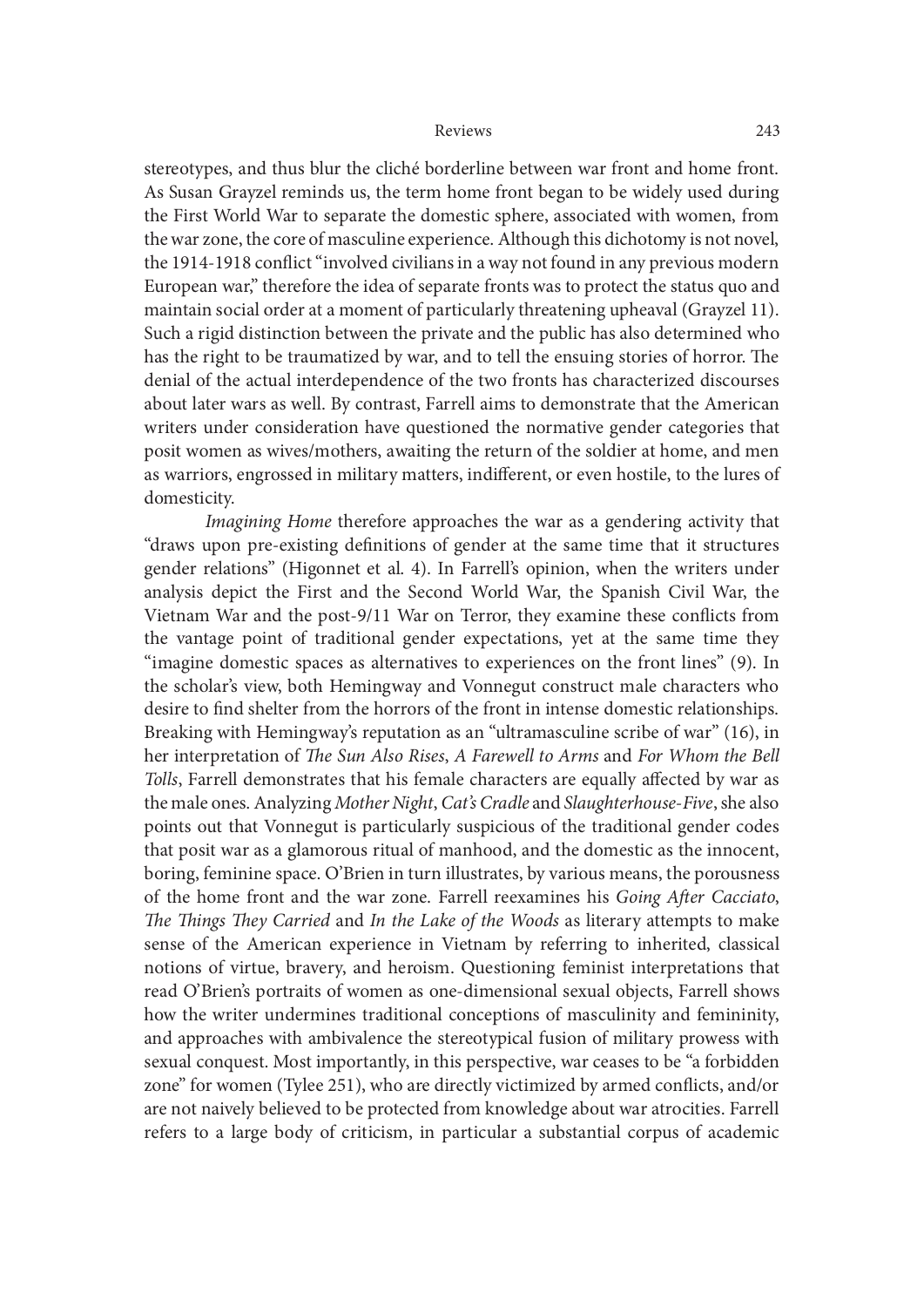studies of the selected authors' works. Yet, while she acknowledges the influence of Jennifer Haytock's inspiring book At Home, At War: Domesticity and World War One in American Literature, the omission of Brenda M. Boyle's insightful Masculinity in Vietnam War Narratives: A Critical Study of Fiction, Films and Nonfiction Writings is a bit disappointing.

The scholar also challenges the assumption that American fiction produced ater 9/11 presents an unproblematic retreat into conservative values. Commenting on a number of post-9/11 novels, Richard Gray, for example, notices that "to begin imagining what it might feel like to survive the end of the world is not entirely resistant to the seductive pieties of home, hearth and family, and, related to them, the equally seductive myth of American exceptionalism" (17). The focus on the domestic thus deflates the national and international impact of the tragic events, and turns them into mundane, heart-renting melodramas (Gray 30). Yet, in Farrell's opinion, 9/11 literature inscribes itself within a tradition of American war writing which highlights the view of war atrocities as a result of the American way of life, rather than a historical aberration. Stressing the interdependency of the domestic and the front, American writers explore the inevitable contamination of the private sphere by political lies and war violence. Jonathan Safran Foer, for instance, in his Extremely Loud and Incredibly Close, fuses the Allied bombing of Dresden in 1945 with the 2001 attack on World Trade Centre "to show that there are no safe home places in the midst of war" (13). According to Farrell, Foer's novel, together with Jess Walter's The Zero and Don De Lillo's Falling Man, all challenge the heroic discourse of protective masculinity. Deeply traumatized, their protagonists "long to rebuild a home, but find it impossible to do so, winding up in liminal or inbetween places. The only home places available to them are partial and contingent, the private, domestic world always threatened by the public specter of war and violence" (185). Questioning the mythology of an innocent American nation that developed around 9/11, the three writers use "the myth of the Fall to complicate popular notions of innocence and experience, ignorance and knowledge, guilt and blame" (152).

Furthermore, Farrell opposes the widely held opinion that the 9/11 crisis generated a literature different from previous American fiction in its inability to verbalize terror. In her book she aims to demonstrate that the concern with testimony has been an important issue for American war writers in the past hundred years. To prove this point, in her analyses, Farrell focuses also on the relation between representation and traumatic reality. She highlights Hemingway's fundamental suspicion of language as artifice; in her view, his characters are incapable of putting their feelings into words, for they tend to believe that verbalization distorts real experience and language "is a simulated and incomplete reality" (17). In its emphasis on the potential of war stories to create community and initiate the process of recovery from trauma, For Whom the Bell Tolls provides a bridge between Hemingway's earlier novels and the search for testimony, characteristic of later twentieth-century writers.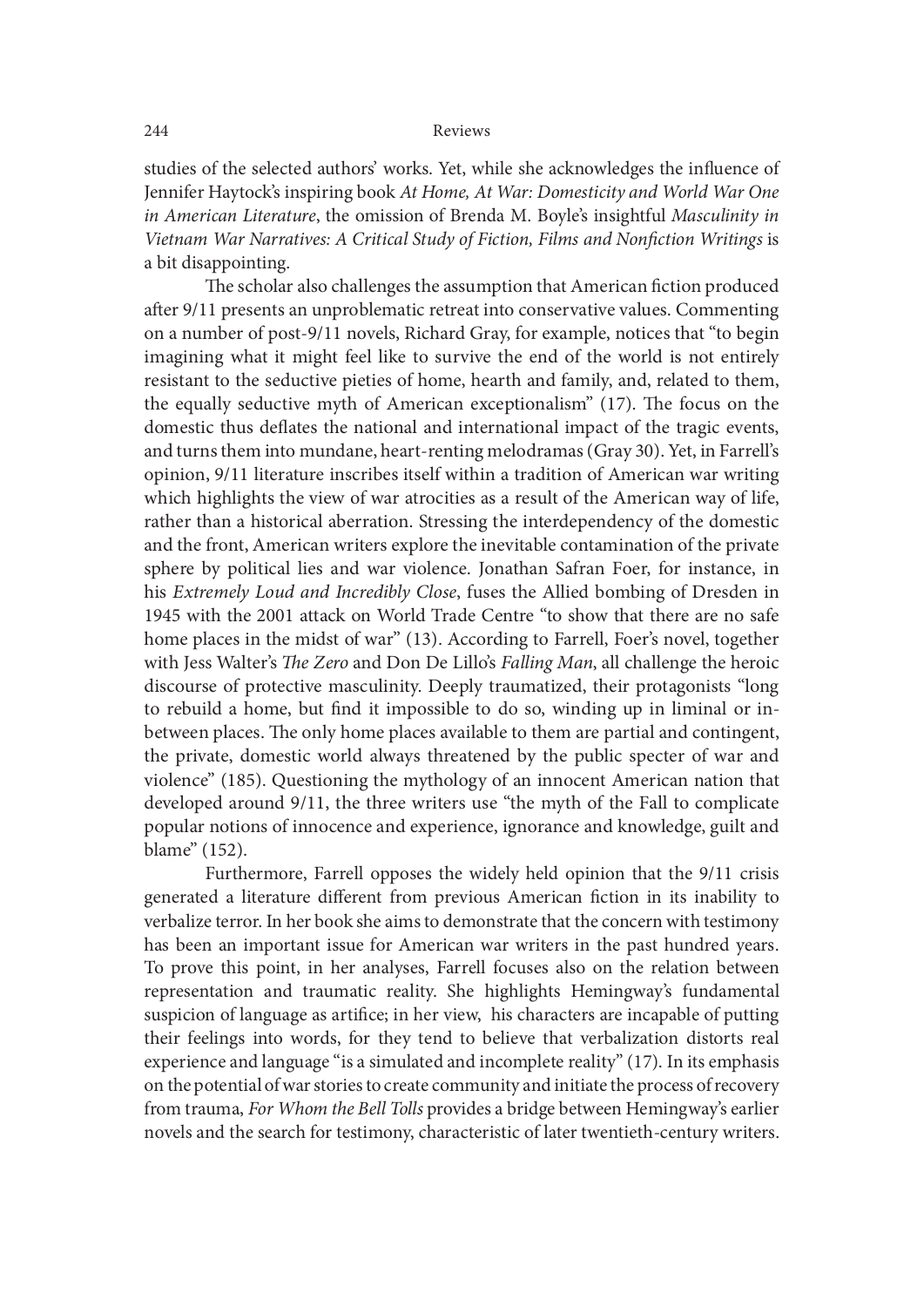As to Vonnegut and O'Brien, they both examine, in a postmodern perspective, the relativity of truth, yet while the former radically asserts the unreliability of language, the latter asks important questions about the healing potential of the stories we tell about the trauma of war. The importance of testimony, binding the community together or further alienating the traumatized individual, is central in Foer's, Walter's and Don De Lillo's novels. The dense web of intertextual allusions Farrell discovers between the iconic writers' fiction and post-9/11 literature is most interesting and intriguing.

However, although the scholar places her interpretations in a rigorously researched historical context, she does not refer extensively to the changing cultural background, particularly the shit from a modernist aesthetics to a postmodern one, which could illuminate the difference between Hemingway's distrust of language and Vonnegut's conviction that the narratives we share constitute our reality. The author claims that postmodern novels "embrace storytelling and elevate language as a means of shaping reality rather than diminishing it" (56). Such a positive conclusion is not convincing in the light of many postmodernists' tragic assertion that language preexists us, that we are imprisoned in language, and thus any meanings we produce are always unstable. The ethical turn of the 1980s, together with the development of trauma studies, would also account for O'Brien's interest in storytelling, and his characters' desperate efforts to communicate war atrocities. Although the author makes use of trauma theory, she very briefly refers to the now canonical works of Cathy Caruth, Shoshana Felman, and Dori Laub. Her interpretations of post-9/11 fiction would definitely benefit from later theoretical works, which approach trauma as part of our ideological construction, "the root of subjectivity and social order," carefully concealed under fantasies of completeness (Edkins 132). What is more, a biopolitical perspective would help expose the manipulations of sovereign power during the War on Terror, and thus highlight to what extent "American writing of the war [is] the war" (Matthews 217).

These shortcomings do not spoil the overall effect of Farrell's study. Imagining Home is an interesting and engaging reading—its most innovative aspect lies in the foregrounding of the continuities between American fiction inspired by the First World War, the Spanish Civil War, the Second World War, the Vietnam War, and the 9/11 conflict. Such a perspective offers a thought-provoking revision of classical American war novels and traditional academic categorizations. Moreover, in her study of the representation of gender in war literature Farrell shows how, by undermining traditional conceptions of masculinity and femininity, American writers attempt to create, through story-telling, a sense of shared responsibility for war. Imagining Home thus alerts the twenty-first-century reader to the interdependence of the political and the personal, as well as the inevitable infection of the domestic by war terror.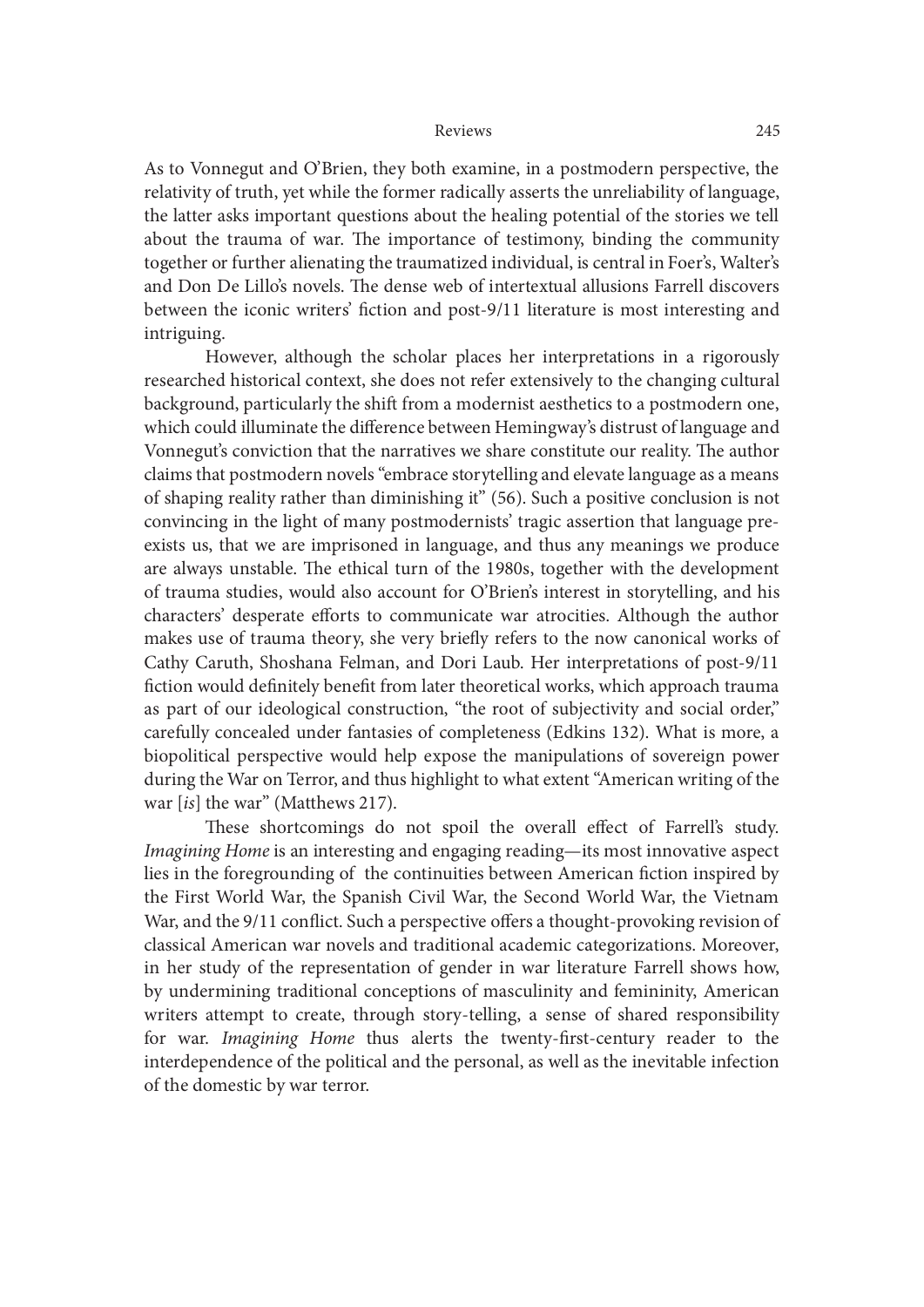## Works Cited

- Boyle, Brenda M. Masculinity in Vietnam War Narratives: A Critical Study of Fiction, Films and Nonfiction Writings. Jefferson, N.C.: McFarland, 2009. Print.
- Cooperman, Stanley. World War I and the American Novel. Baltimore: The John Hopkins Press, 1967. Print.
- Edkins, Jenny. "Time, Personhood, Politics." The Future of Trauma Theory: Contemporary Literary and Cultural Criticism. Ed. Gert Buelens, Sam Durrant, Robert Eaglestone. London and New York: Routledge, 2014. 127- 139. Print.
- Gray, Richard. After the Fall: American Literature Since 9/11. Malden and Oxford: Wiley-Blackwell, 2011. Print.
- Grayzel, Susan R. Women's Identities at War: Gender, Motherhood, and Politics in Britain and France during the First World War. Chapel Hill and London: The University of North Carolina Press, 1999. Print.
- Haytock, Jennifer. At Home, At War: Domesticity and World War One in American Literature. Columbus: Ohio State University Press, 2003. Print.
- Higonnet, Margaret Randolph, Jane Jenson, Sonya Michel and Margaret Collins Weitz, eds. "Introduction." Behind the Lines: Gender and the Two World Wars. New Haven and London: Yale University Press, 1987. 1-17. Print.
- Matthews, John T. "American Writing of the Great War." The Cambridge Companion to the Literature of the First World War. Ed. Vincent Sherry. Cambridge, New York, Melbourne, Madrid, Cape Town, Singapore, São Paulo: Cambridge University Press, 2005. 217-242. Print.
- Tylee, Claire M. The Great War and Women's Consciousness: Images of Militarism and Womanhood in Women's Writings, 1914-64. London: Macmillan, 1990. Print.

Anna Branach-Kallas Nicolas Copernicus University, Toruń

# Ewa Barbara Łuczak, ed. Ernest Hemingway. Warszawa: Wydawnictwa Uniwersytetu Warszawskigo, 2017. 300 pages.

The latest volume in the series Mistrzowie Literatury Amerykańskiej (Masters of American Literature) has excellent timing. A look back at the works of Ernest Hemingway seems to go against the general chronology that the editors have had us accustomed to,<sup>1</sup> and is not the most obvious of choices. Ewa Barbara Łuczak, the editor of this volume, in her introduction suggests that the book is published in the

<sup>1</sup> Including heretofore collections on Don DeLillo, Cormac McCarthy, Toni Morrison, the Beat Generation, the early postmodern novelists (Barth, Barthelme, Coover) and Native American authors(Momaday, Silko, Erdrich, Alexie, Visenor), the series has been established as a major Polish resource on postwar and contemporary American writers.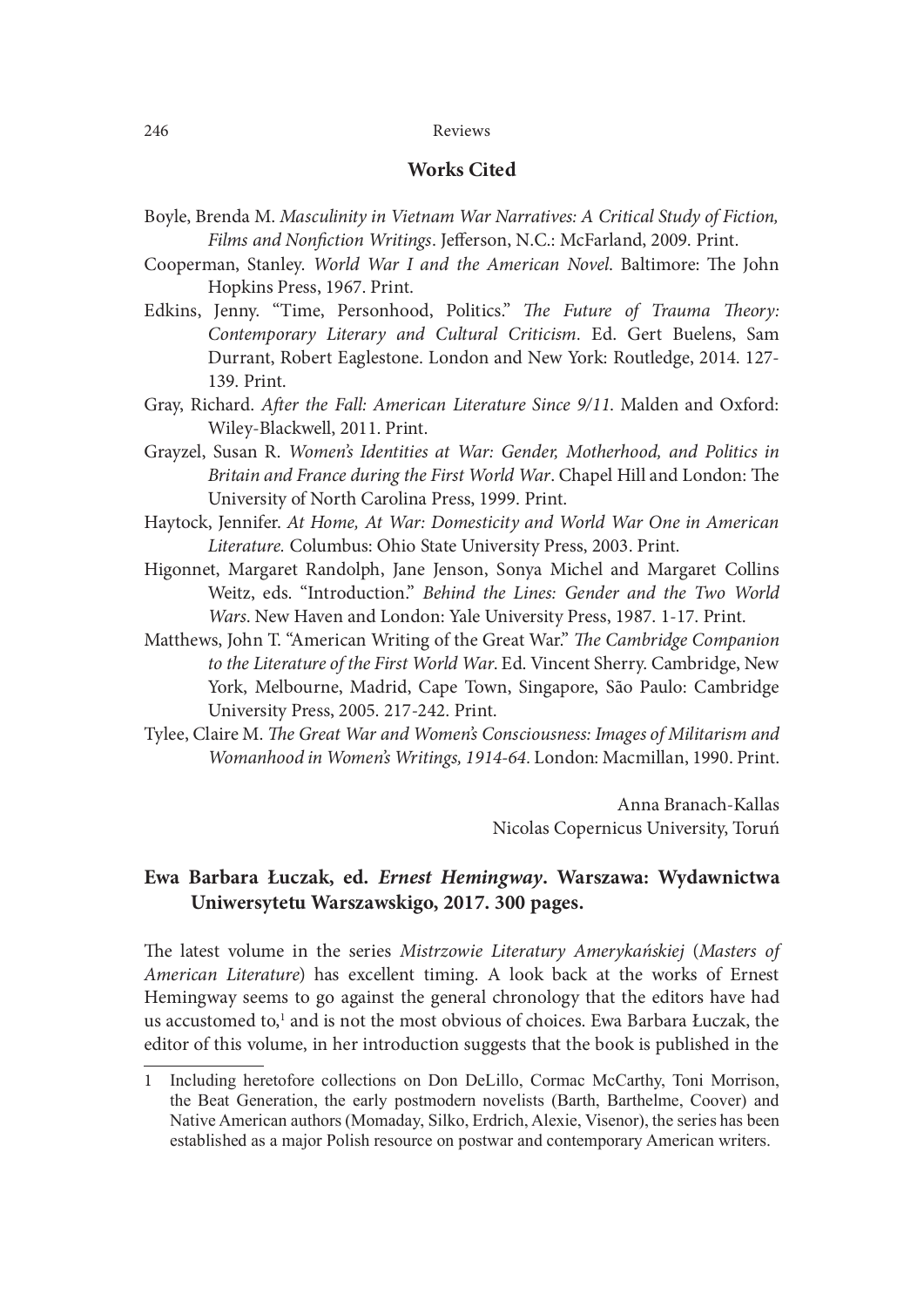spirit of literary revisionism, in the best sense of the word. Its task is clear: to remove the layers of sediment that have covered Hemingway's statue over the decades. Upon reflection, the metaphor of the statue should be taken further in the case of this volume, because the novelist who achieved a statuesque position on the literary scene during his lifetime, has been denied a single monument. Instead, through the eyes of some of the finest American literature scholars in Poland, we discover a number of different, sometimes even slightly conflicting figures of the great modernist writer. Such an approach harbors ambiguity, the air of which dominates the volume and emphasizes a quality essential to all good literature.

 As Ewa Łuczak observes, the last decades have not been kind to Hemingway. A white, conspicuously heterosexual man, handsome and athletic, an American rushing to the frontlines of every significant conflict of the twentieth century, is an easy target for major critical discourses. And so Hemingway has been deemed a misogynic racist with little consideration to the fact that despite his public image (true, selfsustained, maybe even kindled), he is, undisputedly, among the leading intellectuals of his generation, and in such cases, there is no room for oversimplification. One of the volume's striking merits is that whilst challenging this both simplistic and widespread image of Hemingway, it manages to accomplish its goals avoiding entirely the jargon that is the burden of so many academic publications.

The book is well timed also because it is in step with the current trends in literary studies; a gradual departure from the up-to-recently predominant poststructuralist approach, the book positions itself close to the author and not too far from his reader. Such a perspective is pluralistic, it entices an ongoing debate to replace once-and-for-all conclusions. The good timing has also to do with the current political situation on both sides of the Atlantic, as nationalisms rise in power the contemporary intellectual is forced to do something much against his nature: to take a stand. In Hemingway, a witness of and a participant in turbulent recent history, we will find a reflection of our own anxieties, and hopefully, something beyond.

The volume's chapters are arranged with a view to two different organizational principles: chronology and the variety of aspects in Hemingway's writing as a whole. Thus we both witness the author's development and his non-coherent complexity. And so the book opens with Lucyna Aleksandrowicz-Pędich's reading of some of the earliest stories by Hemingway with the focus on the theme of death, ever present in all of his writings. Death, apart from its obvious universal dimension, ushers a typically modernist problem that has been persistently resurfacing over the past century: authenticity. This elusive goal that Hemingway set for himself, the "one true sentence" (A Movable Feast 11) is to the contemporary reader something to long for. Tired of poststructuralist experiments, he will find Hemingway's stories almost refreshing in their lamentation over the loss of real art in exchange for showy trickery (Aleksandrowicz-Pedich 31). The scholar argues that, in Hemingway's eyes, culture is regressing as it loses touch with its roots (31), a stunningly accurate observation considering today's circumstances.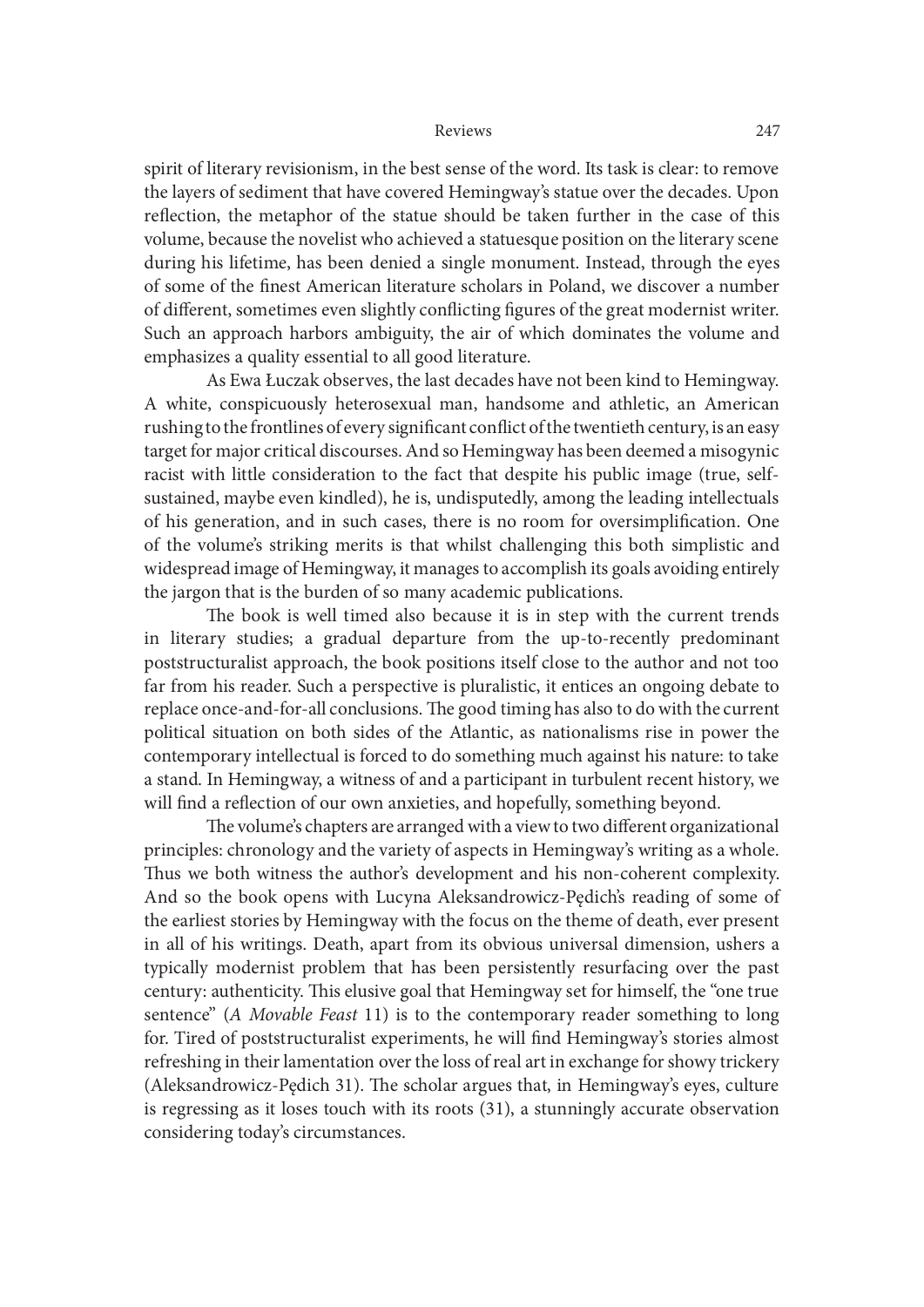The theme of death carries on to the second chapter of the volume, Ewa Łuczak's study of eugenic discourse in one of Hemingway's less appreciated novels, The Torrents of Spring. From the perspective of eugenics, the scholar is able to show the young author's position in relation to a powerful cultural phenomenon legitimizing the racism of early-twentieth century American elites. The argument is nuanced and takes into consideration both Hemingway's open opposition to notions such as racial purity and biological determinism and his belief in the superiority of the white Anglo-Saxon male (38). Similar ambiguity runs through Justyna Włodarczyk's article on Green Hills of Africa, which in spite of its preoccupation with the theme of hunting, does not fail to discuss Hemingway's relationship with his African guides and porters accompanying him during shooting expeditions. With much critical distance Łuczak and Włodarczyk elaborate on the possible reasons for the widespread accusations of racism, all the while keeping the reader sensitive to a certain degree of historical relativism: actions today deemed as racist, in the first half of the twentieth century would have been perceived as quite the contrary, "acts of intellectual courage… challeng[ing] well-established authority," as Ewa Łuczak observes (55).<sup>2</sup>

 Hemingway's relationships with women, also the subject of much simplification, is depicted with a similar challenging sense of ambiguity. The issue resurfaces in the volume a number of times, but is most comprehensively approached by Anna Pochmara and Zuzanna Ładyga, the former offering a reading of Men Without Women, the latter discussing The Garden of Eden. Anna Pochmara's title ("Bohaterowie w bezruchu" ["Motionless Heroes"3 ]) suggests that the goal here is to nuance popular convictions of the writer's misogyny. The chapter convincingly demonstrates that many of the so-called "heroes" in Hemingway's fiction are weak, passive and defeated, hardly heroes at all. Pochmara emphasizes the difference between these men and the image that is often identified with Hemingway himself, implying compellingly that in this case there is more truth in the fiction than in the myth. Among the three epigrams that precede the chapter we find the famous observation from Judith Fetterley claiming that Hemingway conveys the following message to the female readers of Farewell to Arms: "the only good woman is a dead one"4 (Pochmara 75), but as the scholar is quick to notice, in the light of contemporary research, such radical, and therefore widely quoted, opinions are not entirely legitimate. A wellionsizets transity or its so-c-ained metods in referming way school are weak, the solar state men and the image that is often identified with Hemingway himself, implying seem and the image that is often identified with Hem

<sup>2</sup> All translations from Polish are mine.

<sup>3</sup> Should the text ever be translated into English, I would suggest the title "Still Heroes," as it would do a wonderful job of conveying the ambiguity that Anna Pochmara is sensitive to. I decided to translate it in an unambiguous way for the needs of the present review because the original Polish title does not allow such a playful compound of contrasting meanings.

<sup>4</sup> Pochmara translates the quote into Polish; the original words come from Fetterley's The University Press, 1978), 71.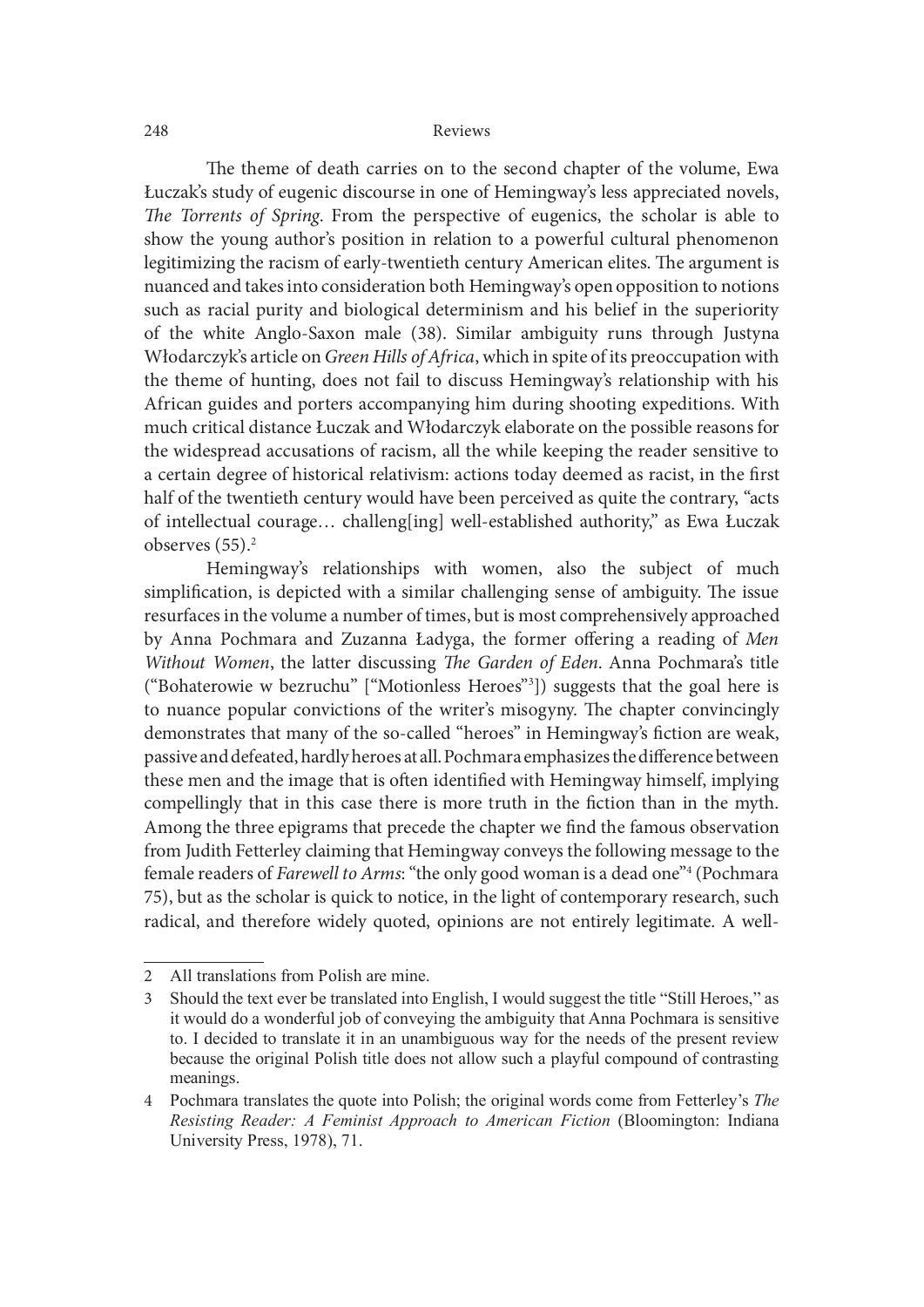illuminated cultural backdrop of the early-twentieth century helps her do away with a rather simplistic view on gender relations in Hemingway's work.

Zuzanna Ładyga's reading of the posthumous Garden of Eden reaffirms and develops this nuanced depiction of sexuality and power. In the opening sentence she argues that the novel is a "radical departure from gender stereotypes" (255), and goes on to show that the modest reception in Poland has not made it possible to confront the book's subversive nature with the popular image of the author. As opposed to the works published during Hemingway's lifetime, Ładyga argues, the novel dismisses strictly biographical readings (257), and implicitly, we could also venture to claim, it questions such readings in relation to his earlier works. The reversal of gender roles and the final bitter triumph of the man undermines the image Hemingway never ceased to cultivate. The protagonist is victorious only because the rules of the contest are created by and for men, Hemingway seems to reflect in the privacy of his study, and so the man's accomplishment is worthless.

Two authors pay significant attention to the Polish reception of Hemingway: Mirosława Buchholtz and Paweł Jędrzejko. The former scholar offers a personal and touching memory of her grandfather as an introduction to the main object of her study. Roughly Hemingway's contemporary and an avid reader of his fiction, the man having been a witness and participant of the turbulent history of the twentieth century and inspires a re{ection on the various, not exclusively literary, receptions of the famous The Old Man and the Sea by the generations that followed. As we move away from the printed page and towards the {ickering screen, we are invited to think about the changing centers of gravity in the various adaptations, and thus also interpretations of Hemingway's timeless novella. The latter scholar also includes a significant visual element in his argument: for Paweł Jędrzejko Pablo Picasso's Guernica serves as the backdrop for making a surprising, yet compelling comparison between Ernest Hemingway and Tadeusz Borowski. The surprise, quite obviously, comes from the fact that for Hemingway the military conflict that shaped him as an artist was World War I, for Borowski it was World War II, but soon it becomes apparent that the argument is sound: the cultural implications of the Great War in the West of Europe are much more better suited to be compared with the trauma of the Holocaust, significantly more prominent in the culture of Eastern Europe.

The significance of World War I for Hemingway's fiction is depicted by Marek Paryż in his discussion of A Farewell to Arms. The chapter's perverse title ("Wojna jest prosta" ["War Is Simple"]) is an excellent re{ection of the novel's, and, by extension, its author's deep ambivalence about this unprecedented conflict. In fact, nothing is simple when it comes to this novel: neither the disproportion between its literary merit and its cult status, nor the incoherent protagonist that will significantly impact much of Hemingway's future prose, not to mention the fractured foundations of Western culture the book is set upon. Frederic Henry, as Marek Paryż argues, is a character, whose "identity has been reset, in the sense that his personal history cannot be reconstructed" (108), and in that he heralds the profound axiological crisis born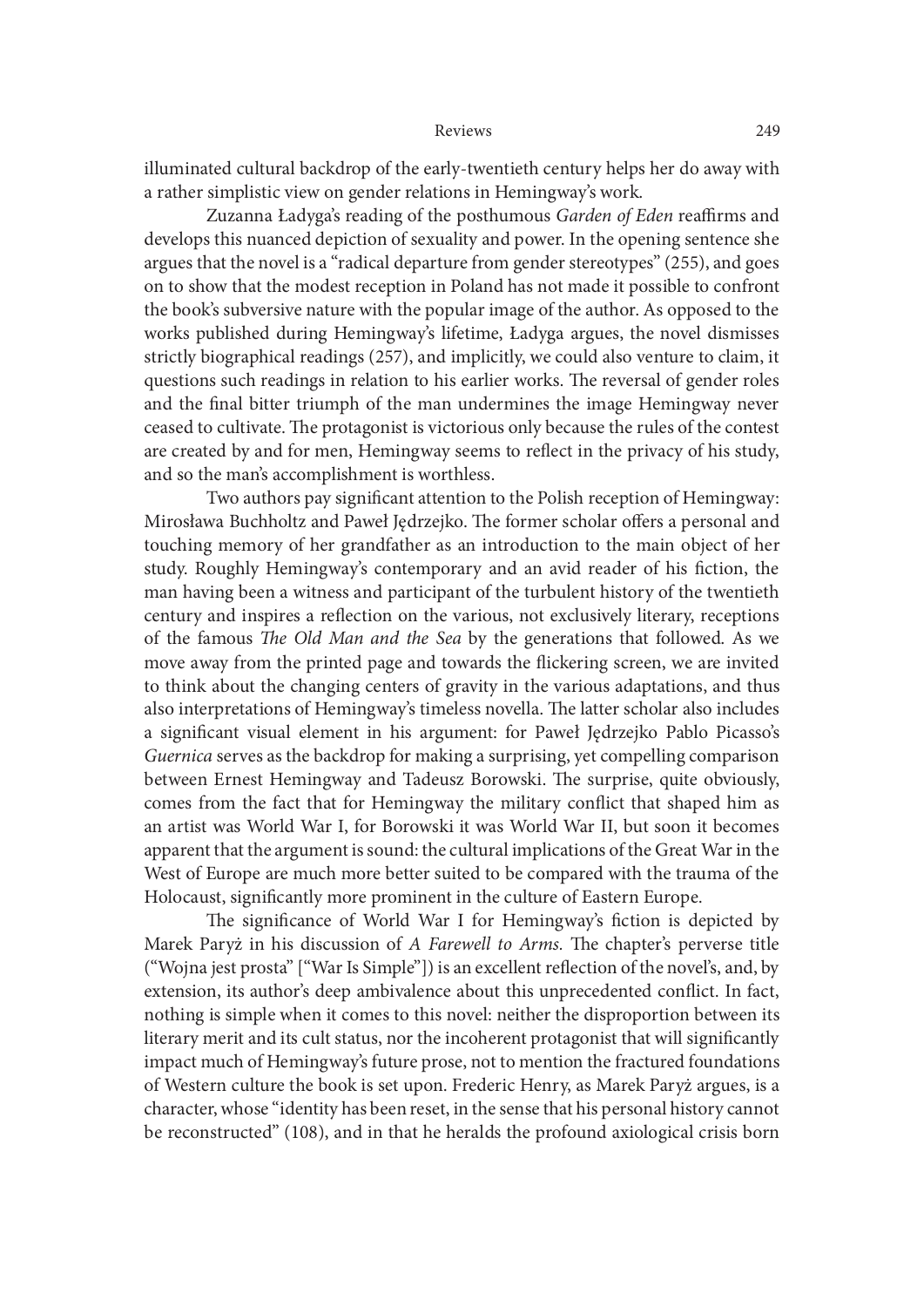from the embers of the Great War. His personal alienation becomes the alienation of the Western man, and war to him is expected to bring "purification" (112). Henry's lack of an ideology is a possible reason for his estrangement, and in this he becomes a product of his times. We know exactly what he eats and drinks, but we no access to what he thinks. The lost child he fathers is not truly lost, because it is never truly his, as Paryż demonstrates, and therefore Henry's barren soul comes to stand for the condition of Western culture, and to a degree, Hemingway himself. The conclusion arrives naturally, "A Farewell to Arms is open to interpretations that spite the writer's presumable intentions" (123), and in that Hemingway's art becomes greater than its creator.

The chapters by Alicja Piechucka (one) and Zbigniew Maszewski (two) support this conviction. Both of Maszewski's pieces are dedicated to Hemingway's posthumous publications; the first of which is a reflection on A Moveable Feast, the second on Under Kilimanjaro. The perspective for the discussion of Hemingway's Paris memoir is set masterfully; spanning from hunger to self-discipline, it helps us to get to the predominant dichotomy that drives Hemingway's literature of that time. The tension between need and restraint that the scholar is able to distill from the anecdotes and seeming trivialities of everyday life proves to be the source of the inexhaustible energy that Hemingway's readers were always drawn to, but were could rarely pinpoint. Much praise is also due to both chapters for comparing the various editions of the discussed works, a job that is both significant and nowadays also deficient, especially since not all of the editions are available to the Polish reader. In his study of Under Kilimanjaro's process of publication Zbigniew Maszewski offers us facts both obscure and important, a quality quite rare in our world of informational overload.

Alicja Piechucka's chapter functions in much the same way. The scholar presents us with a nuanced depiction of the relationship between Ernest Hemingway, and his great literary rival, William Faulkner. The point of intersection for the two literary legacies is both relevant and surprising, even to those well versed in American modernist literature: the cinematic adaptation of Hemingway's To Have and Have Not with the script by Faulkner.<sup>5</sup> The argument follows then the history of the text's screen versions carefully signaling the changing perspectives in connection with the shifts in the cultural backdrop. Piechucka offers us a much appreciated insight into the gradual changes in respect to addressing and processing Hemingway's legacy, an understanding that makes us more careful in forming conclusive opinions about the author's place amongst popular politics and entertainment.

 Kamil Chrzczonowicz closes the volume and in a circular motion takes us back to the beginnings of Hemingway's writing, to the times before his literary debut as he sheds light on the author's sense of humor, a rather obscure trait of his character. Almost completely absent from Hemingway's published body of works, comical

<sup>5</sup> From the chapter we learn that Faulkner was formally only to co-author of the script, but as Piechucka shows, his role in the creative process was decisive. The other script writer was Jules Furthman.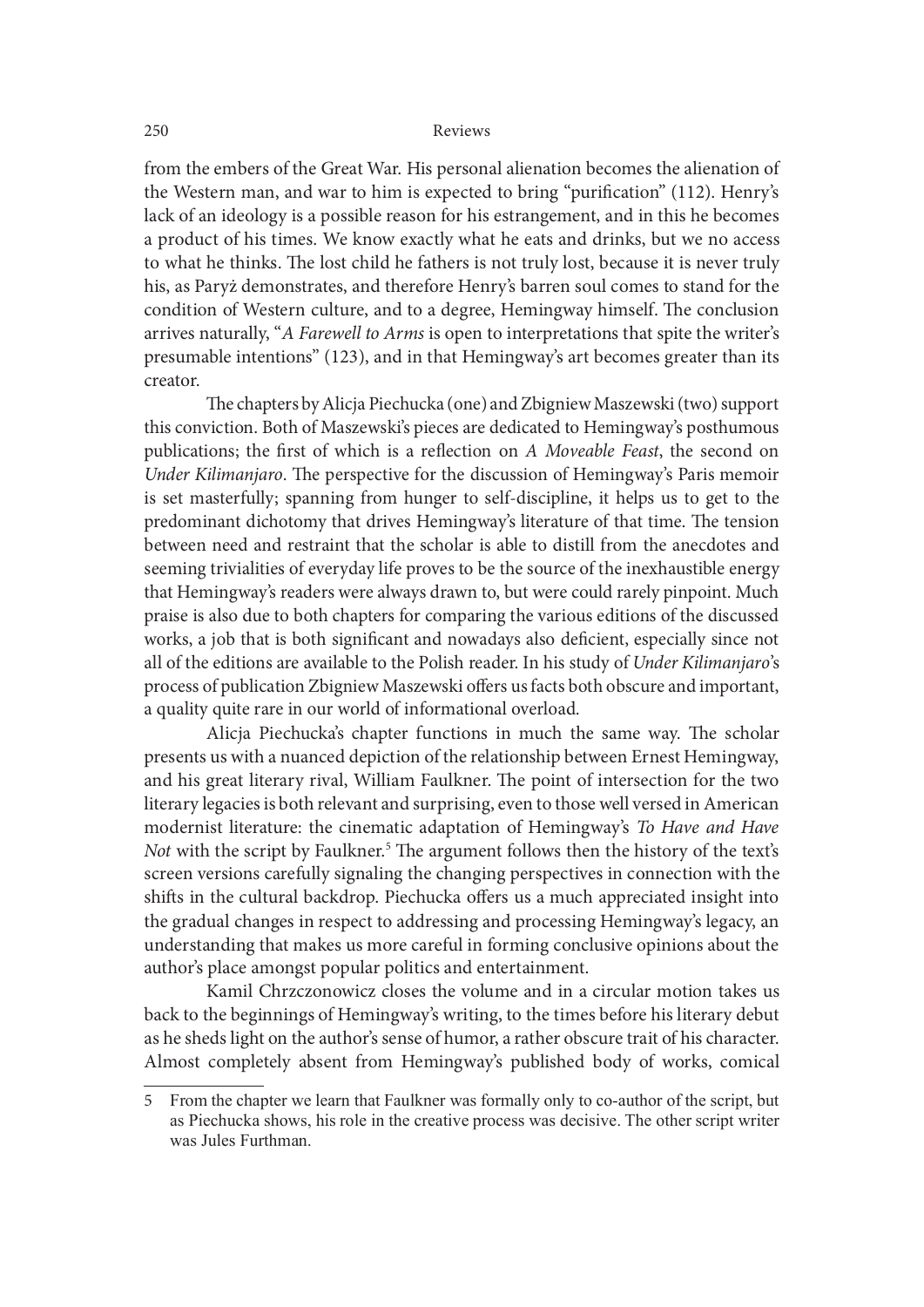elements resurface both in the letters that he let behind, and in the memories of those who knew him in person. From this account we meet Hemingway as a man with lots of critical distance to himself, which should come as a surprise to those, who associate the writer with the public image he maintained.

I have decided to leave Ewa Barbara Łuczak's reflections on For Whom the Bell Tolls for last, because, to my mind, they convey the spirit of the entire book, and therefore should also conclude my reading the volume. Challenging Kurt Vonnegut's claim that Hemingway is not really an American writer, but rather an expatriate disconnected from the troubles of the United States of his day (173), the scholar attempts to show who Hemingway was by showing who he was not (173). Placing the novelist face to face with the "other," Łuczak is able to show a deep ambivalence not only of his novel, but of the man himself. A reading of his perhaps most famous work leads us to a rather perverse, but well grounded conclusion: the more For Whom the Bell Toll's author demonstrated a cosmopolitan curiosity of the other, the more he implicitly appeared as the man Vonnegut refused to see in him.

The argument revolves around Robert Jordan, whose cosmopolitism seems to resemble Hemingway's own, and in the heart of this character, Łuczak manages to show an arresting inconsistency between what Jordan demonstrates consciously and what he feels, to a large extent, against himself. The internal conflict, as the scholar observes, is set against in an environment of no clear divisions: be they political, religious or moral. Hemingway appears in this context as a discerning maven of 1930s Spain who with much forethought guides us through the quicksand of once-and-for-all statements. Integrity is exposed as naïve, consistency of action turns out to be utopian. His downfall is of a different sort than that of Frederick Henry in Marek Paryż's argument. However, the trajectory that takes us from Henry to Jordan seems to be the same one that guided Hemingway himself in his reactions to the atrocities of the twentieth century: from nihilistic despair to a "tragic stoicism" (Ruland and Bradbury 304), a reluctant and doomed opposition in the face of the approaching Nazism.

 Ewa Barbara Łuczak concludes her argument stating that "in one's struggle against… naiveté, dogma, ethnocentrism, national and cultural divisions, the reader can find a source of intellectual satisfaction" (193), and, as I would add, a sense of unimposing guidance. In a world where dogma is on the rise, Ernest Hemingway matters.

## Works Cited

Hemingway, Ernest. A Moveable Feast. New York: Scribner, 1964. Print. Ruland, Richard, and Malcolm Bradbury. From Puritanism to Postmodernism: A History of American Literature. New York: Penguin, 1991. Print.

> Jarosław Hetman Nicolas Copernicus University, Toruń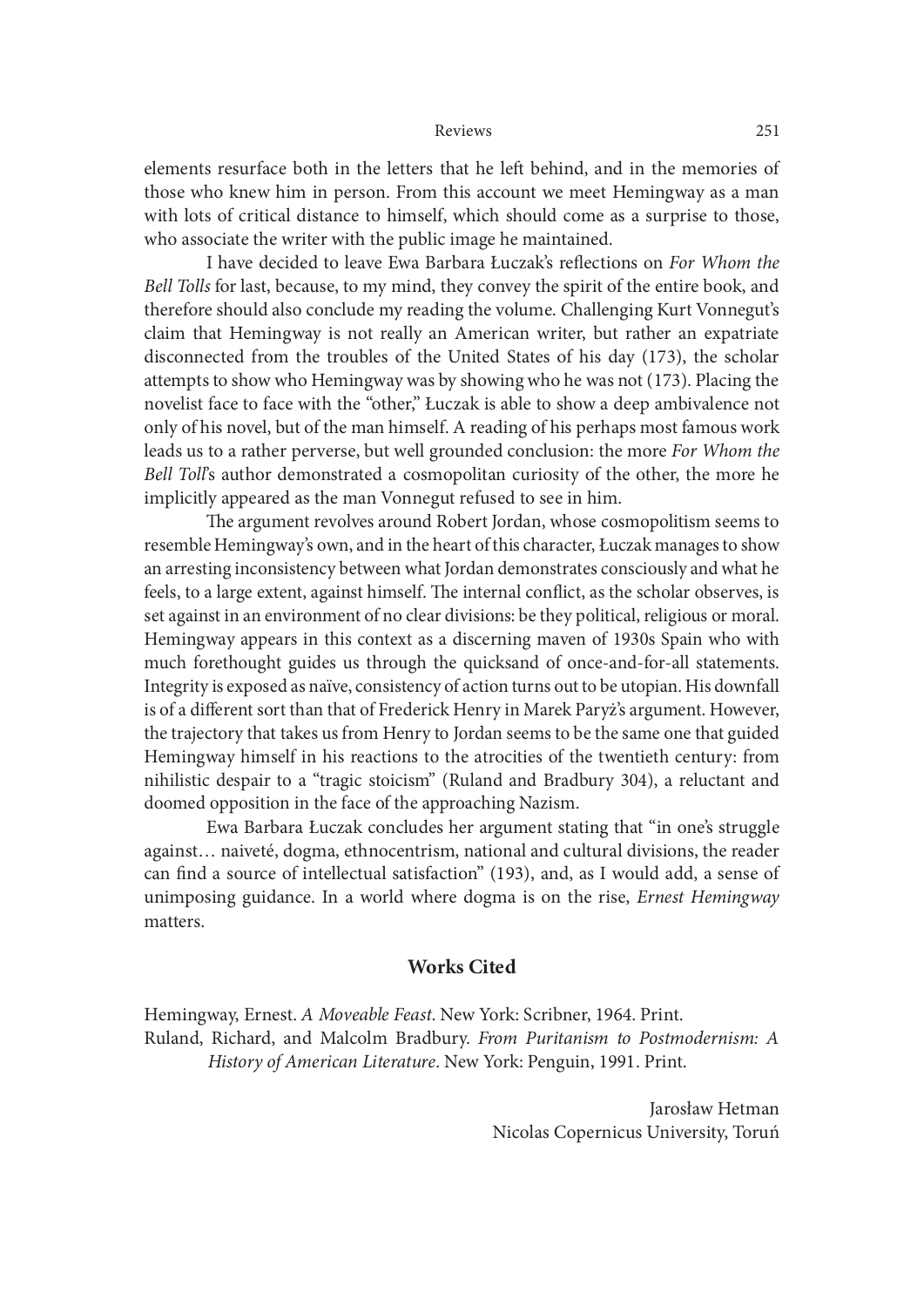# Hillary L. Chute. Disaster Drawn: Visual Witness, Comics, and Documentary Form. Cambridge, Mass.: Harvard University Press, 2016. 359 pages.

Hillary L. Chute is one of the leading scholars in the field of comics studies, renowned both for her insightful research and careful analysis of verbal-visual texts. Back in 2006, together with Marianne DeKoven, Chute edited a special issue of Modern Fiction Studies devoted to the graphic narrative. In this way, she opened new perspectives for the study of comics and graphic novels, proving once and for all that the field of "comics studies" and comics itself should no longer only be associated with superheroes or related pop culture phenomena. Indeed, as Chute further demonstrated in her 2010 book entitled Graphic Women: Life Narrative and Contemporary Comics (Columbia University Press), contemporary comics is characterized by formal and semiotic complexity that allows it to express trauma and (family) crisis unlike any other medium. In her careful readings of the autobiographical works by contemporary female cartoonists, including Phoebe Gloeckner, Marjane Satrapi, Alison Bechdel, Lynda Barry, and Aline Kominsky-Crumb, Chute exemplified how the questions of the body, sexuality, memory, and history are represented through the interplay of words and images. Chute was also associate editor of Art Spiegelman's MetaMaus (Pantheon Books, 2011) and in 2014 she co-edited, together with Patrick Jagoda, a special issue of *Critical Inquiry* on comics and media, demonstrating that, although comics no longer needs to be defended as an art form in its own right, we are in need of insightful and ingenious criticism that will be able to explicate the hidden meanings behind verbal-visual tales.

 Chute's 2016 book, Disaster Drawn: Visual Witness, Comics, and Documentary Form, reprises the crucial aspects of her previous research in developing a complex multimedial critical framework for the study of graphic narratives. At the same time, Disaster Drawn also ventures into a largely uncharted territory of the rapidly developing genre of documentary, non-fiction, and historical comics. The book comprises an introduction, five chapters, and a coda, complete with numerous blackand-white and color reproductions. It should be noted that, as Chute explains in an introductory note on the figures, almost all reproduced images retain their original size. It may seem like an insignificant detail to a person outside the field but to a comics scholar this demonstrates that Chute recognizes, in her analysis, the importance of page layout and panel size, which constitute key aspects of "reading" comics that tend to be downplayed in some studies. Disaster Drawn encompasses a wealth of material, including the works by the legendary American cartoonists Robert Crumb and Art Spiegelman, but also the more contemporary, yet equally renowned, "founder" of comics journalism Joe Sacco, and the Japanese manga artist Keiji Nakazawa, thus extending the argument beyond the purely American context. Chute investigates what new perspectives the medium of comics opens when it comes to the representation of such historical and traumatic events as the atomic bombing of Hiroshima, the tragedy of the Holocaust, or the ethnic cleansing of the Yugoslav Wars.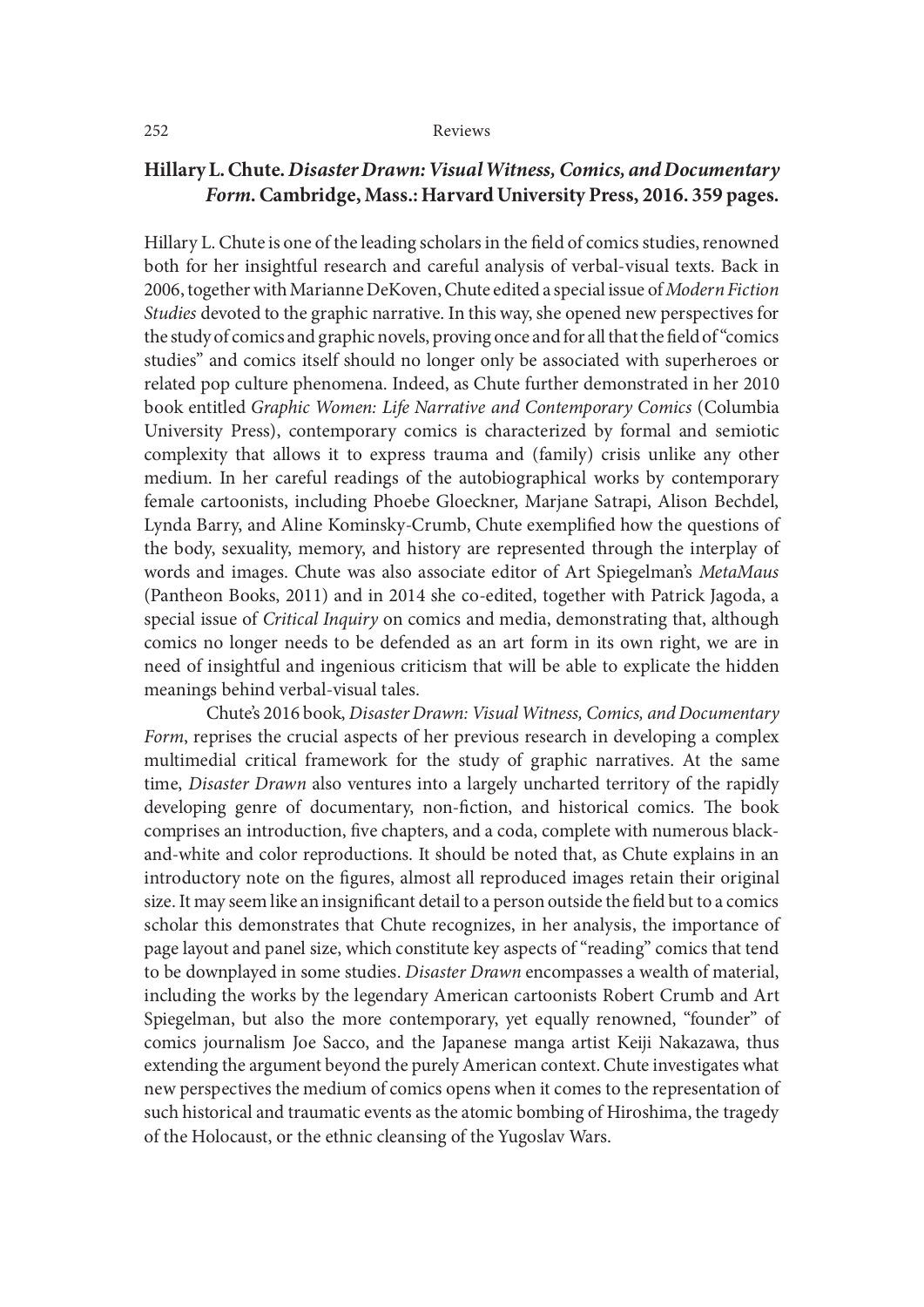As Chute explains in the introduction, tellingly titled "Seeing New," her interest in comics as a document and a testimony dates back to the publication of Art Spiegelman's Maus. In this legendary work, cats and mice enacted the real events of World War II, sparkling a controversy over the clear-cut divisions, or more precisely lack thereof, between fiction and non-fiction. The scholar observes that even today, almost thirty years after Maus was first published, the general public tends to be distressed at "the notion of drawing (and its intendant abstractions) as possibly 'true' or 'nonfictional'—as opposed to writing, a system of communication seen to be more transparently true or accurate" (2). For Chute, however, the subjective, creative, and often metaphorical visual language of comics, as exemplified by Maus, does not disqualify the form from providing a historical account. Drawing a parallel between the form of comics as a collection of frames and the role of documentary texts as evidence, Chute asserts that "in its succession of replete frames, comics calls attention to itself… as evidence" (2). In other words, through its basic grammar, comics not only shows the past but also critically challenges the very notion of history.

More specifically, Chute proposes a twofold historical argument. For one, she interprets the rise of nonfiction comics in a direct relation to World War II, claiming that documentary graphic narratives, in their unique contemporary form and format, were created as a result of the trauma triggered by the events of 1939- 1945. Comics such as Art Spiegelman's Maus or Keiji Nakazawa's I saw It, among other works, serve as primary examples of such a response. The second argument that Chute makes concerns the history of the form. Chute sees contemporary comics as part of a longer tradition of works that respond to the traumatic events of war and disaster, such as the seventeenth-century prints by the French artist Jacques Callot or the famous Disasters of War by Francisco Goya. The scholar thus asserts that graphic narratives, in their twofold documentary and critical capacity, "have the potential to be powerful precisely because they intervene against the culture of invisibility by taking… the risk of representation" (5). Chute argues that, as a medium that works with plural simultaneous images, i.e. the page that is composed of numerous smaller panels, comics provide a new way of representing trauma. Comics tackles the "unrepresentable" not through not-showing (silencing) but through visual excess and multi-perspectivity. According to Chute:

while all mediado the work of framing, comics manifests material frames and the absences between them. It thereby literalizes on the page the work of framing and making, and also what framing excludes.… Comics offers attention to both to the creation of evidence and to what is outside the frame. It invokes visual efficacy and [original emphasis] limitation, creating dynamic texts inclined to express the layered horizon of history implied by 'documentary.' Stella Bruzzi suggests that documentaries are performative acts' and that a documentary is constituted by 'results of the collision between apparatus and subject.. The self-reflexive awareness of apparatus—drawing—is definitional to comics form.  $(17-18)$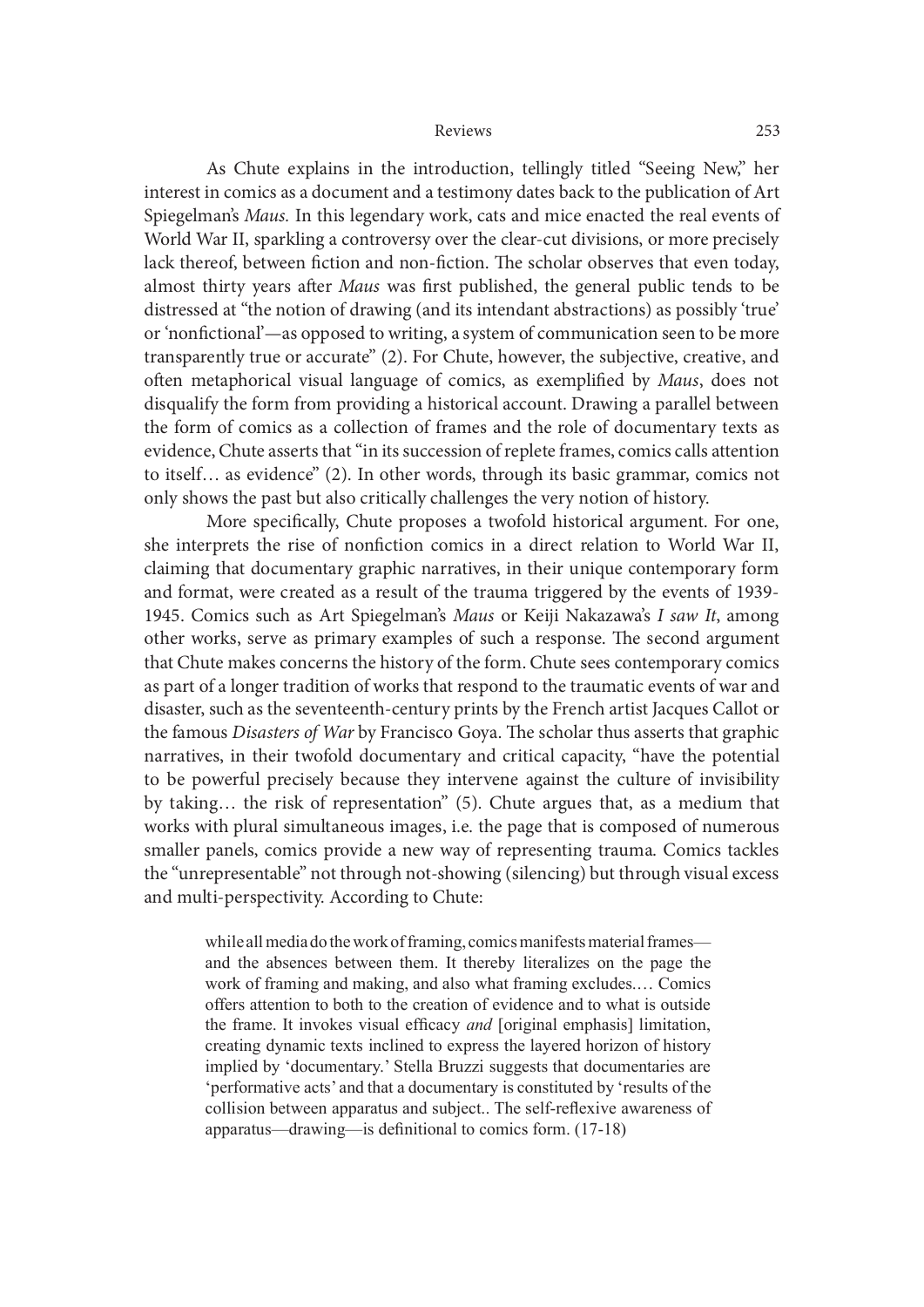The forms of representation that comics, as a medium, is capable of are thus problematized in a very innovative perspective. The fact that comics is aware of mediation it involves does not constitute the key conclusion or the end point of Chute's study. The scholar takes a step further and actually shows the reader how through the visual style, metaphor, or format comics links ethics and vision.

 Chapter One, entitled "Histories of Visual Witness," addresses in more detail the second historical claim made by Chute in relation to nonfiction comics. The scholar traces the trajectory of various nonfiction verbal-visual forms, discussing Callot, Goya, but also the works by Rembrandt and William Hogarth, and, eventually, the emergence of the professional artist-reporter in the nineteenth century. "Time, Space, and Picture Writing in Modern Comics," the second chapter in the study, maps the growth of European and American comics in the nineteenth and twentieth centuries, focusing on the formal and conceptual changes the form underwent during these crucial times. Chute discusses the in{uence of the nineteenth-century Swiss artist Rodolphe Töpffer, considered by many to be the "father of modern comics," the early-twentieth-century works of Winsor McCay, the "wordless woodcut novels" of Lynd Ward, and the illustrations by Henry Darger. She then moves on to investigate the in{uence of Harvey Kurtzman and his Mad Comics, juxtaposing the creative freedom of Mad with the limitations imposed by the Comics Code in the 1950s which prompted the rise of the underground comix. The two opening chapters do not really present any new findings and tend to repeat or summarize the developments already known to or discussed by other scholars in the field, especially as regards the history of comics presented in the second chapter, but they nevertheless provide a necessary theoretical and historical context for the non-specialist reader.

Indeed, it is in the final three chapters, devoted respectively to Keiji Nakazawa, Art Spiegelman, and Joe Sacco that Disaster Drawn truly presents its most compelling and original argument, asserting that the artists in question "invented nonfiction comics afresh" (6) in response to the world in which war became a global televised spectacle. Chute states that "a tradition of 'drawing to tell'" (6) revived by Nakazawa and Spiegelman, and later reinvented by Sacco, is meant to question and oppose the television image through its explicit testimonial (subjective, personal, and emotional) character.

 Chute proposes to see the year 1972 as the key moment in the development of nonfiction comics dealing with the trauma of war. 1972 is the year in which two unique "visions" of World War II were published in the US and Japan respectively, namely Spiegelman's Maus and Nakazawa's I Saw It: The Atomic Bombing of Hiroshima. Maus constitutes a second-hand account, with Art Spiegelman relating the story of his father Vladek during the Holocaust, while I Saw It is essentially an eyewitness account of the destruction of Hiroshima in 1945. Different when it comes to witness status, yet related in their innovative pursuits, both titles mark for Chute a new era in the history of documentary comics. Maus and I Saw It dare to address the inexpressible, the traumatic, and the larger-than-life by means of a medium that had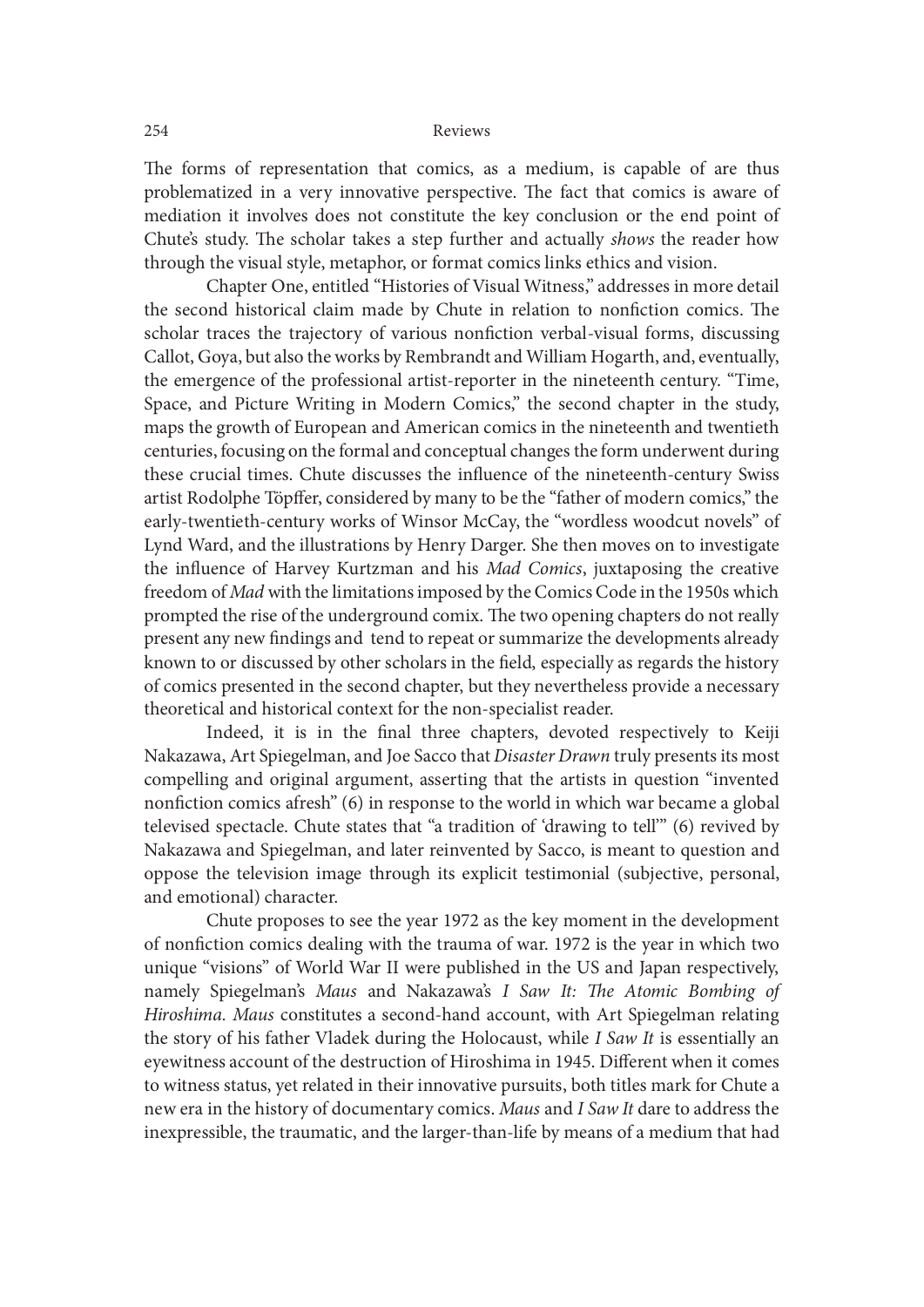been associated primarily with popular culture, adventure, or superheroes. As such, both works redefined comics and what it is capable of addressing and expressing for the next generations. Chute shows in her analysis that the works of Spiegelman and Nakazawa not only document but also visualize the trauma through unique visual idioms. Spiegelman famously adopts the animal metaphor in which Jews are presented as mice, Nazis as cats, Poles as pigs, and Americans as dogs etc. Nakazawa, in his own right, draws on the rich visual tradition of manga with its grotesque, "exaggerated," and sometimes even caricatured features. The real is thus juxtaposed with the drawn that does not purport to be "transparent." On the contrary, the (hand) drawn manifests its own artificiality. As Chute observes, "I Saw It and Maus are both narratives of terror that devolve on *images* [original emphasis original] of terror.... Motivated by the urgencies of re-visioning and re-seeing the war, comics sought to defamiliarize received images of history, and also to communicate, to circulate in the realms of the popular" (142).

The final chapter in the study is devoted to Joe Sacco and "comics journalism," a unique form of dealing with traumatic past and present. The name comics journalism does not only bring together the spheres of reporting and drawing, or drawing-as-reporting, but is also meant to emphasize the fact that this hybrid form is concurrently self-reflexive and documentary in character. As such, comics journalism is supposed to constitute a new whole that is something greater than just the sum of its parts. Comics journalism inspires reflexivity because, as Chute observes, drawing is never transparent and always conveys the mark of the artist. This open rejection of transparency and objectivity, in turn, gives rise to questions about history's discursive and constructed character. According to Chute, "[t]he medium of comics is always already self-conscious as an interpretative, and never purely mimetic, medium. Yet, this self-consciousness, crucially, exists together with the medium's confidence in its ability to traffic in expressing history" (198). The power of comics, Chute observes, lies in their ability to create "visual and verbal counter-archives to official histories" (205).

Sacco's non-fiction works, including Safe Area Goražde: The War in Eastern Bosnia 1992-1995 (2000), The Fixer: A Story from Sarajevo (2003), Palestine (1992-1995), and Footnotes in Gaza (2009), are then analyzed in more detail. Interestingly enough, Chute chooses not to discuss Sacco's most recent publication, The Great War (2013), devoted to The Battle of the Somme which took place during World War I, though she briefly mentions it in the introductory part of Chapter Five. This omission is notable yet understandable when one takes into account the context of comics journalism emphasized by Chute at the beginning of the chapter. Besides, the thoroughness and insightfulness of Chute's analysis of her selected corpus more than makes up for this loss. The scholar examines all aspects of Sacco's visual idiom, including composition, aesthetics, color, and even the character of lines, which, in the field where many critics come from a purely literary background and often tend to focus more on the plot and less on the form and visual style of the comic book, is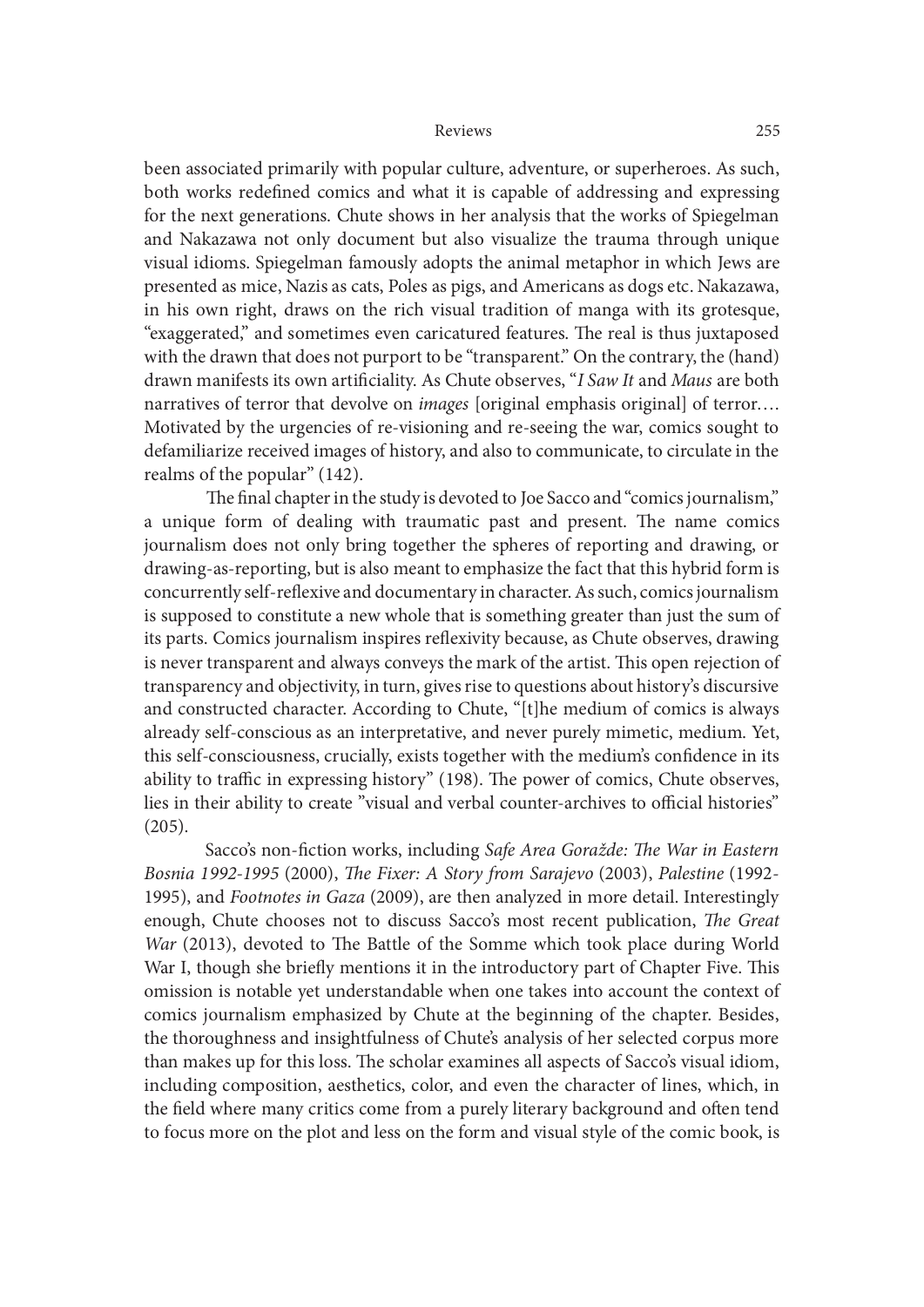something worthy of praise. The attention to detail also constitutes a meta-comment on the ethical, and not only aesthetical, character of Sacco's comics journalism. According to Chute, "the slowness of Sacco's comics [i.e. their visual density and saturation with details – M.O.] is both a mode of ethical awareness and an implicit critique of superficial news coverage"  $(201)$ . This involvement in the story of others, made visible in its careful and meticulous visualization, constitutes the characteristic feature of Sacco's works.

It is thanks to such innovative contextualization, paired with attention to detail and visual erudition, that Chute's study impresses and does not simply repeat what has already been said on Sacco and his work in previous studies, such as The Comics of Joe Sacco: Journalism in a Visual World (2015) edited by Daniel Worden. Indeed, Chute employs an arsenal of theoretical tools, referencing Nicholas Mirzoeff, Edward Said, Roland Barthes, Jacques Derrida, Shoshana Felman, John Berger, and W.J.T. Mitchell, yet never in her analysis does she succumb to chaos or creates just a collage of quotations. On the contrary, Chute presents her own original view of Sacco's work, emphasizing that "graphic narratives make the roiling lines of history readable" (233), and she does so always in reference to concrete visual material that she illuminates for the reader in her careful investigation.

Disaster Drawn ends with a brief ten-page coda in which Chute comments on the contemporary issues the world of comics faces right now. As could be expected in view of recent events, the scholar addresses the Charlie Hebdo attack and other responses to visual representations of Islam, emphasizing the power of handdrawn images in the era of digital recording. Chute also briefly comments on such innovative documentary graphic forms as Ari Folman's animation Waltz with Bashir (2008), devoted to the 1982 Lebanon War, or Phoebe Gloeckner's ongoing project The Return of Maldoror, in which the artist documents the murders of young women in the Mexican city of Ciudad Juárez, asserting that "the comics medium has evolved as an instrument for commenting on and re-visioning experience and history" (265). Interesting as these examples are, they nevertheless leave the reader athirst for more detailed descriptions, especially in view of the fact that careful analysis constitutes the study's main strength.

This notwithstanding, Disaster Drawn is one of the first and certainly most insightful studies to contextualize and theorize non-fiction graphic narratives. Documentary and/or war-related comics are, on the one hand, viewed as part of a longer tradition of war prints, pamphlets, and caricatures, and, on the other, the form is analyzed in relation to the specificity of the medium. Chute's study is truly an engaging, enlightening and enjoyable read.

## Works Cited

Chute, Hillary. Graphic Women: Life Narrative and Contemporary Comics. New York: Columbia University Press, 2010. Print.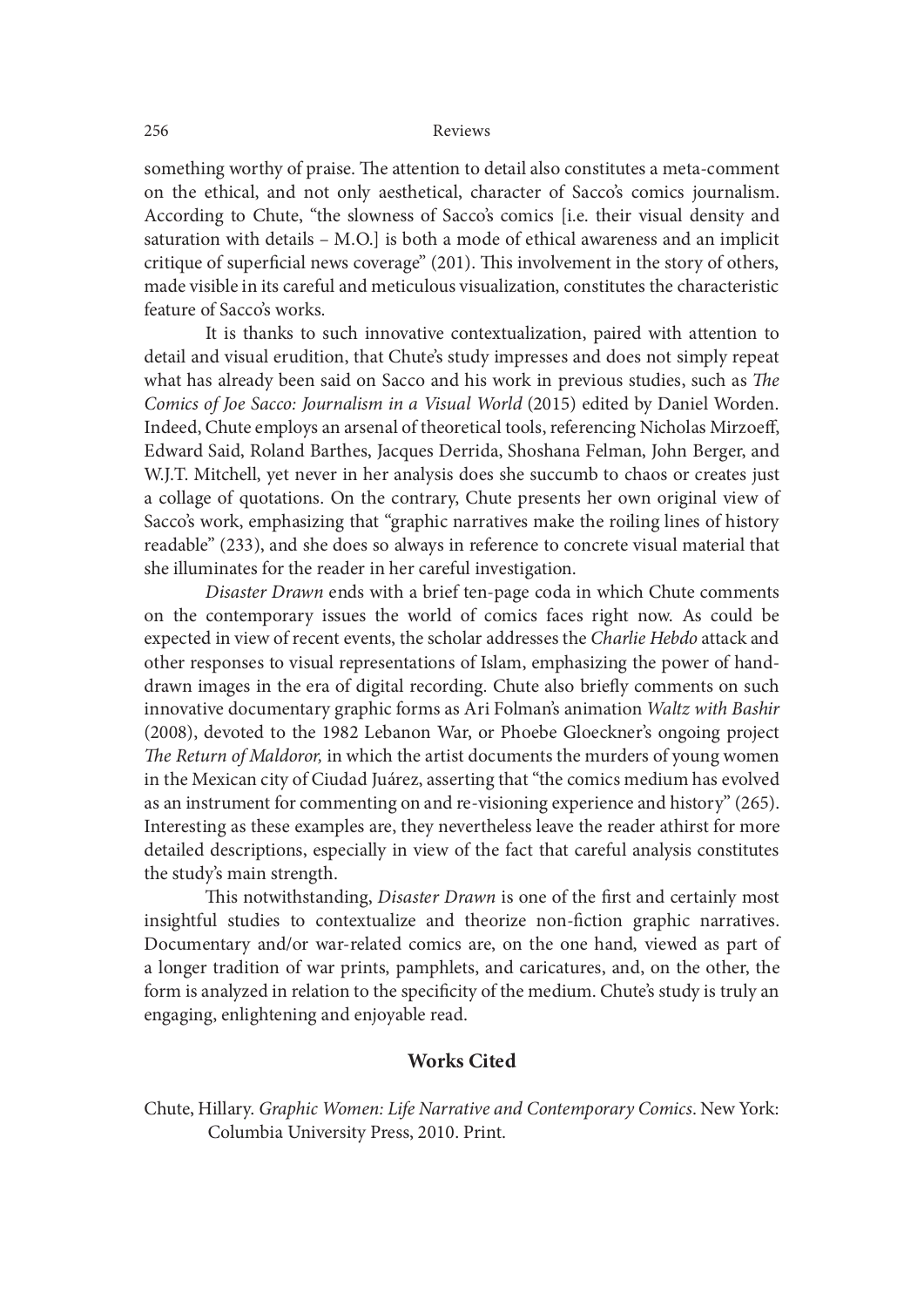- Chute, Hillary, and Marianne DeKoven, eds. Modern Fiction Studies 52.4, Special Issue on "Graphic Narratives" (2006). Print.
- Chute, Hillary, and Patrick Jagoda, eds. Critical Inquiry 40.3, Special Issue on "Comics & Media" (2014). Print.
- Spiegelman, Art. MetaMaus: A Look Inside a Modern Classic, Maus. New York: Pantheon, 2011. Print.
- Worden, Daniel. ed. The Comics of Joe Sacco: Journalism in a Visual World. Jackson: The University Press of Mississippi, 2015. Print.

Małgorzata Olsza Adam Mickiewicz University, Poznań

# Klaus Lösch, Heike Paul and Meike Zwingenberger, eds. Critical Regionalism. Publications of the Bavarian American Academy, Volume 18. Heidelberg: Universitätsverlag Winter, 2016. 216 pages.

Critical regionalism is a productive, relatively new method of analysis enacted in many areas of research, from architecture through cultural and social studies to art and literature. The concept of critical regionalism was introduced to the field of architecture by Liane Lefaivre and Alexander Tzonis in 1981. In 1983, it was taken up by geographer Kenneth Frampton, who, in his in{uential essay "Towards a Critical Regionalism: Six Points for an Architecture of Resistance," called for creating a (third) space in architecture where the universal (modernity, technology, civilization) is in dialogue with the local (the idiosyncratic, the particular) producing a new, enhanced experience of the world and hopefully "a resistant, identity-giving culture" (Frampton). Bringing the concept to the field of regional studies, Neil Campbell, in The Rhizomatic West (2008), applies it to the American West and postulates a redefinition of the region by looking at it not as an insulated, mythic, nation-consolidating, static and sentimental construct but as a vibrant, multi-faceted, "uncontained, problematic, contradictory... fluid, imaginative, transnational, global" (44-45) inclusive space. A similar, revisionist kind of regionalism is proposed with reference to Appalachia in Douglas Reichert Powell's Critical Regionalism: Connecting Politics and Culture in the American Landscape (2007), where the author employs the methodology to search for ways to conceive of what is particular and local as implicated in a wider web of politics, culture and history. The publication of the Bavarian American Academy further illuminates the concept and dialogic character of critical regionalism as employed to a wide spectrum of areas of study.

Edited by Klaus Lösch, Heike Paul and Meike Zwingenberger, the volume Critical Regionalism is a collection of ten essays, which originated as key-note presentations and student papers from the Bavarian American Academy's Summer Schools of 2013, 2014 and 2015. The collection opens with an introduction by editors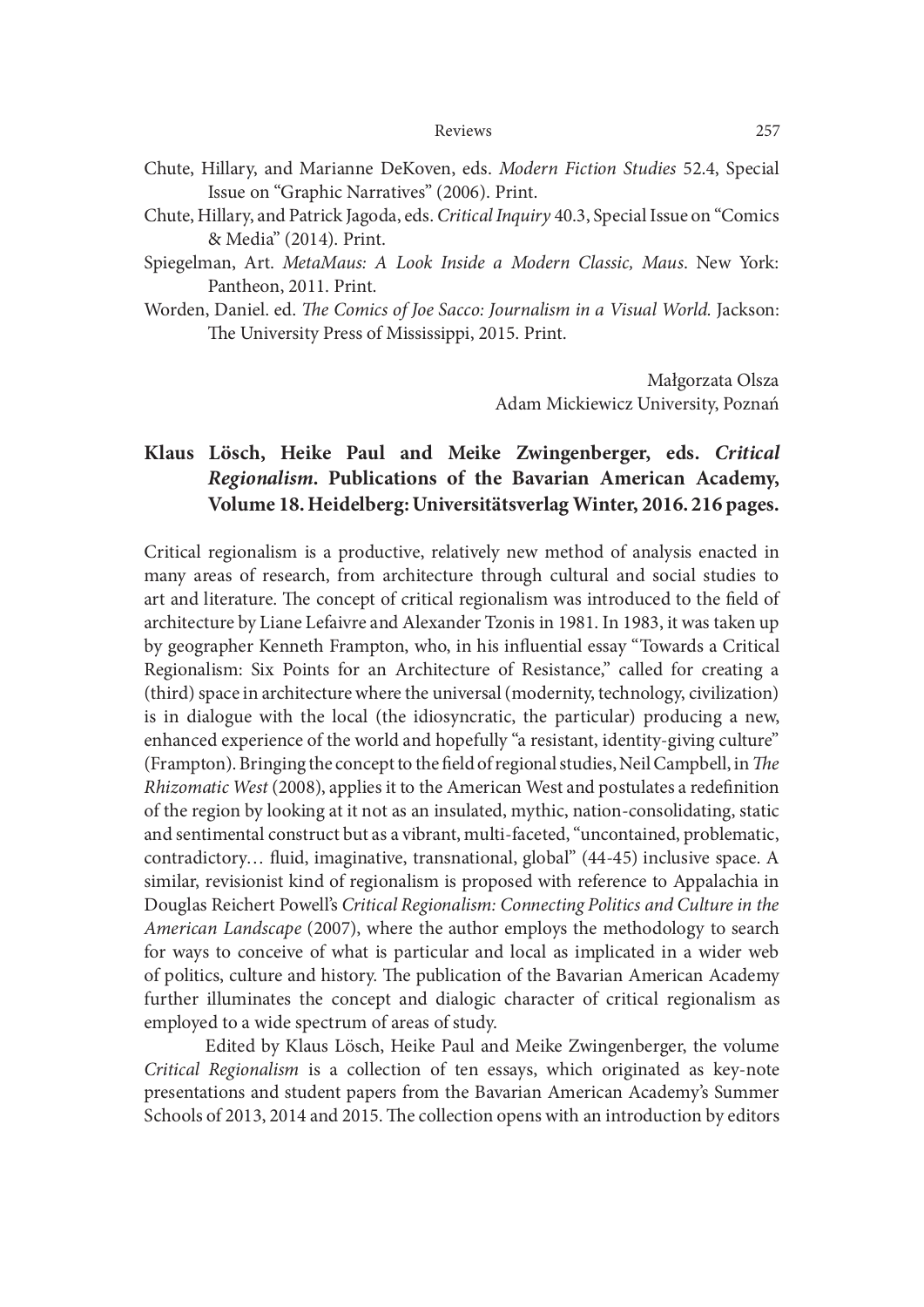Klaus Lösch and Heike Paul, who provide a short genealogy of critical regionalism as concept and method, then elaborate on its agenda placing it within the "more recent revisionist regionalist scholarship" (4). Interestingly, they self-consciously underscore that the Bavarian American Academy, seated in regional Germany and conducting a transatlantic, transnational dialogue, is itself a perfect epitome of a contact zone in the critical regionalist mode  $(7)$ . The list of contributors to Critical Regionalism includes Tanja N. Aho, Birgit M. Bauridl, Carmen Brosig, Katharina Gerund, Cheryl Temple Herr, Amy Doherty Mohr, Miles Orvell, Rachael Price, Claudia Sadowski-Smith and Silvia Spitta. They apply the critical regionalist lens to a diverse array of cultural, historical, political, social and literary analyses.

In the first essay of the collection, Cheryl Temple Herr carries out a critical regionalist reading of James Fenimore Cooper's Oak Openings and Gene Stratton-Porter's The Keeper of the Bees with special focus on the conceptions of nature that appear in the two novels, as well as on bee hunting and keeping practices as they evolved into the present migratory bee keeping industry. Adopting an ecocritical stance, the author conducts a fascinating analysis of the ways humans (indigenous Americans) and non-human others have negotiated and built their environment long before European settlers arrived. Herr indicates that doing so is an act of intricate ecopoetics derived from an intimate acquaintance with immediate surroundings and dialogue, very much reminiscent of the critical regionalist plea articulated for architecture, which opposes universalizing, commercial and exploitative treatment of places.

Just like a comparative study of nineteenth-century historical romances may, according to Herr, reveal subsequent stages of bee keeping culture development across regions in the United States with accompanying factors impacting change, it is also possible to analyze ruins of previously purposeful structures to expose the various forces leading up to their decrepitude. Through analyzing the depiction of ruins in nineteenth-century American painting and twentieth- and twenty-firstcentury photography, Miles Orvell, in his essay, traces changes in the conceptions of civilization in relation to nature as they evolved into contemporary uncanny fascination with the destructive force of natural disasters.

Critical regionalism proves a creative tool of analysis when rethinking the region not as subordinated to and part of a nation-state made up of various localities that add up, so to speak, to the definition of national identity sealed within its borders. Two essays in the volume discuss the border and borderlands arguing for a change in perspective to a transnational one. Whereas Claudia Sadowski-Smith focuses on US-American borders with Canada and Mexico, Silvia Spitta zooms in on Tijuana and San Diego. Both aim to transform the perception of borders not as impermeable lines along which division, separation and exclusion takes place, but as spaces that are home to dialogic imagination, connection, multilingualism and transculturation. An emblematic example and embodiment of such a perspective is the Toy an-Horse, a wooden installation put up at the border crossing between United States and Mexico by artist ERRE Marcos Ramírez. The installation closely resembles the Trojan horse,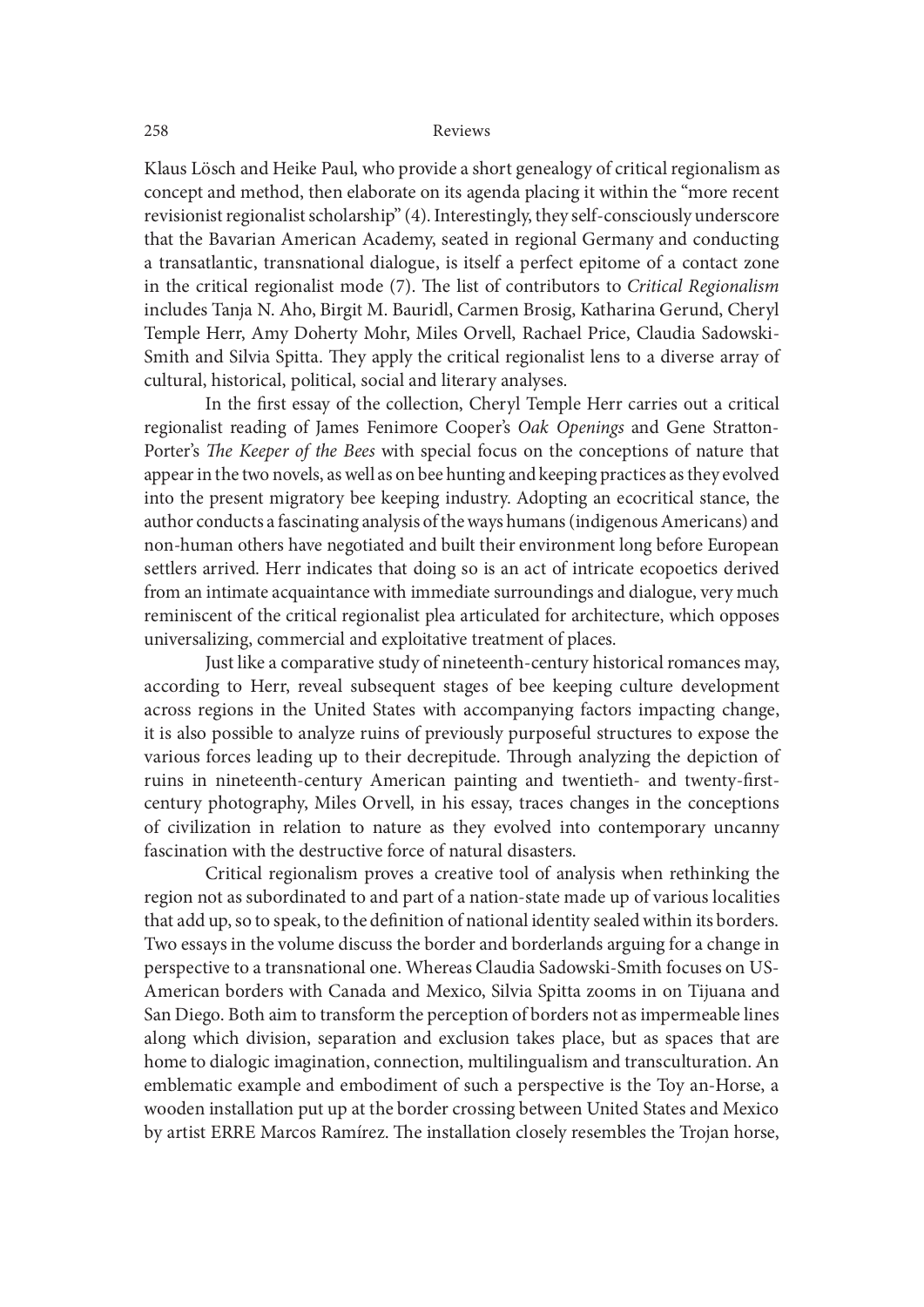with two heads facing in opposite directions, reminiscent of the Roman god Janus. The work of art not only establishes dialogue between US-American and Mexican cultures but also connects the whole continent to ancient European mythologies.

Expanding the connection even further across the globe, Carmen Brosig makes a claim for a transnational region of solidarity between Chicano nationalist activists and Vietnamese guerillas ideologically united in the struggle against US American colonialism. Whereas the three essays mentioned above connect places physically within the conventional borders of the United States with places outside of them, the essay by Birgit M. Bauridl discusses a unique region situated altogether outside the US, namely in Bavaria, Germany. The connection with the United States is that Grafenwoehr has been a US military training area for over one hundred years. The essay looks closely at the region's singular local transnational character molded over the years by American soldiers with their families and German population alike. It examines in fascinating detail (enhanced by photography) how various diachronic and synchronic processes of cultural exchange have formed this culturally multilayered terrain nicknamed by Germans and Americans "Graf."

The architects and the geographer who initially formulated the critical regionalist approach, together with its later advocates in other disciplines than architecture, underscore the particularities of local space as vital in constructing built environment that encompasses a multifarious array of cultural texts and human activity. Accordingly, the volume Critical Regionalism includes, apart from the areas of research already mentioned, critical regionalist analyses pertaining to a few other fields, namely feminist activism, literature and television. The essay by Katharina Gerund offers a discussion of second wave feminism as defined by its suspension between the global and the local, focusing on two figures: Betty Friedan and Robin Morgan. It also indicates pathways for further critical regionalist readings of feminist activism considering how the specifics of locality resonate with more global forces and trends.

The French phenomenologist Gaston Bachelard, in his Poetics of Space, formulates a claim that we are composed of the domestic spaces we have been brought up in and, conversely, we impact and create our immediate surroundings in a lifelong, perpetual exchange, as if spinning out the thread we have been sewn with back to the outside world. The environment one constructs thus becomes a domestic space for another. I find this idea very much in accord with the critical regionalist approach, where the accent is so strongly put on the unique local—be it a special slant of light, a topography or a cultural habitus, remaining in dialogue with universalizing and modernizing tendencies. But at the same time, the boundaries between the local and the global blur and converge as the global becomes a function of the domestic spun out by multitudinous participants. In the essay on Willa Cather's One of Ours, Amy Doherty Mohr finds exactly such a connection between the protagonist's domestic spaces in Nebraska and the war in Europe: the destructive character of Claude Wheeler's familial and marital homes is mirrored in the violence of continental war. Similarly, the personal relationships in Larry McMurtry's The Last